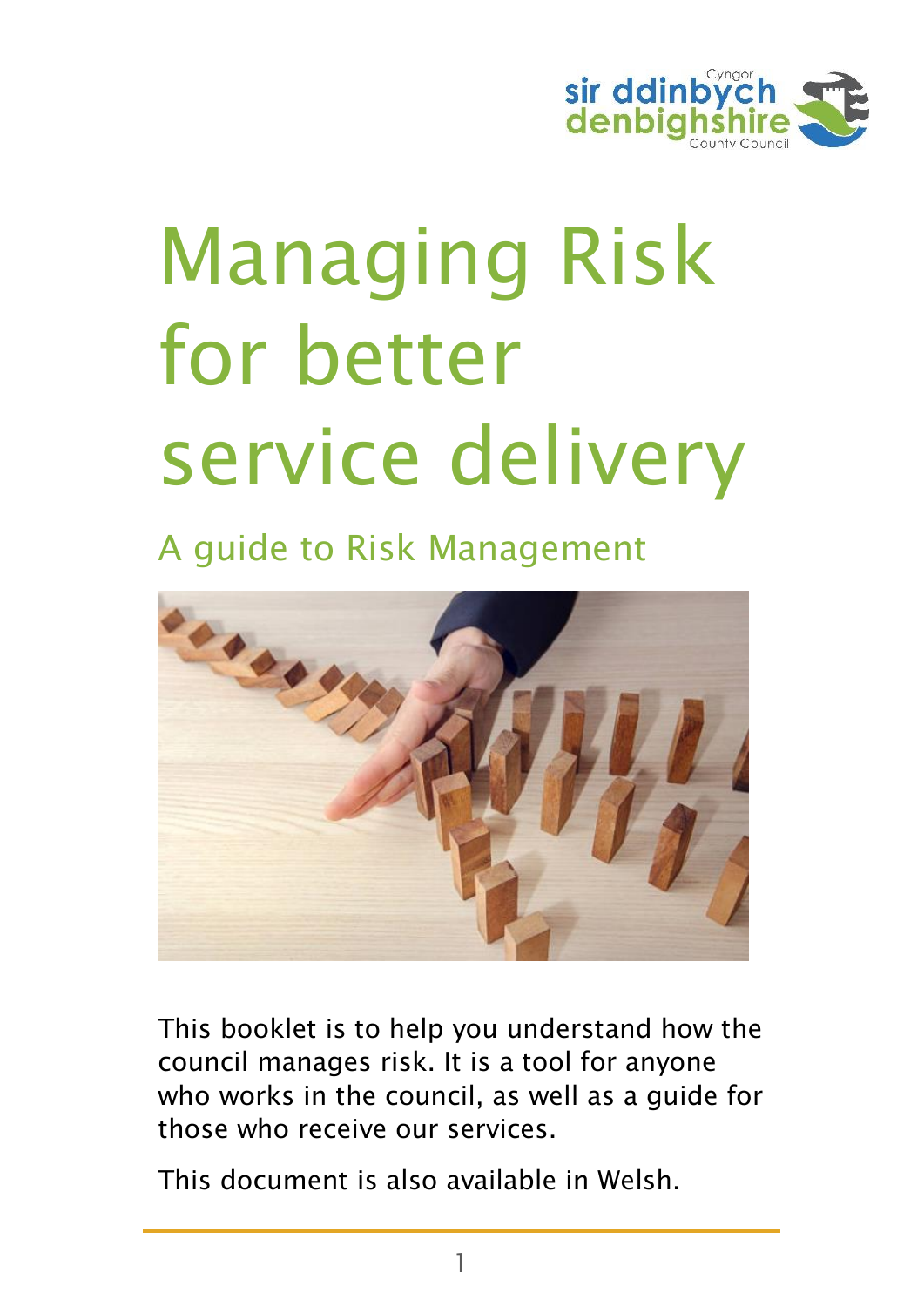### Language Signpost

Os oes angen mwy o wybodaeth arnoch, gofynnwch i rywun yr ydych yn eu hadnabod sydd yn siarad Cymraeg neu Saesneg ffonio 01824 706291

If you need further information, please ask someone you know who speaks English or Welsh to telephone 01824 706291

Jeżeli potrzebują państwo dalszych informacji, proszę poprosić kogoś, kto mówi po angilesku lub walijsku żeby zadzwonił pod numer 01824 706291

اگرآ ب کومزید مطومات در کارہوں تو برائے مہر پانی انگریز ی پادیکش زبان عامنے دالےاہے کسی واقف کار سے کہیں کہ 01824 70 6291

আপনার যদি আরো তথেরে প্রয়োজন হয়, তাহলে আপনার জানা ইংরেজী অথবা ওয়েলশ ভাষা বলতে পারেন এমন কাউকে অনুগ্রহ করে 01824 70 6291 নম্বরে টেলিফোন করতে বল্লন

Se você precisar de nova informação, por favor pergunte alguém você sabe quem diz o galês o'r inglês para telefonar 01824 706291

اذا كنت بحاجة الى مزيد من المعلومات ، يرجى الطلب من شخص ما تعرف من يتحدث اإلنجليزية أو الويلزية الهاتف 01824706291

如果您需要更多信息,请向你认识的人谁讲英语或威尔士 电话:01824706291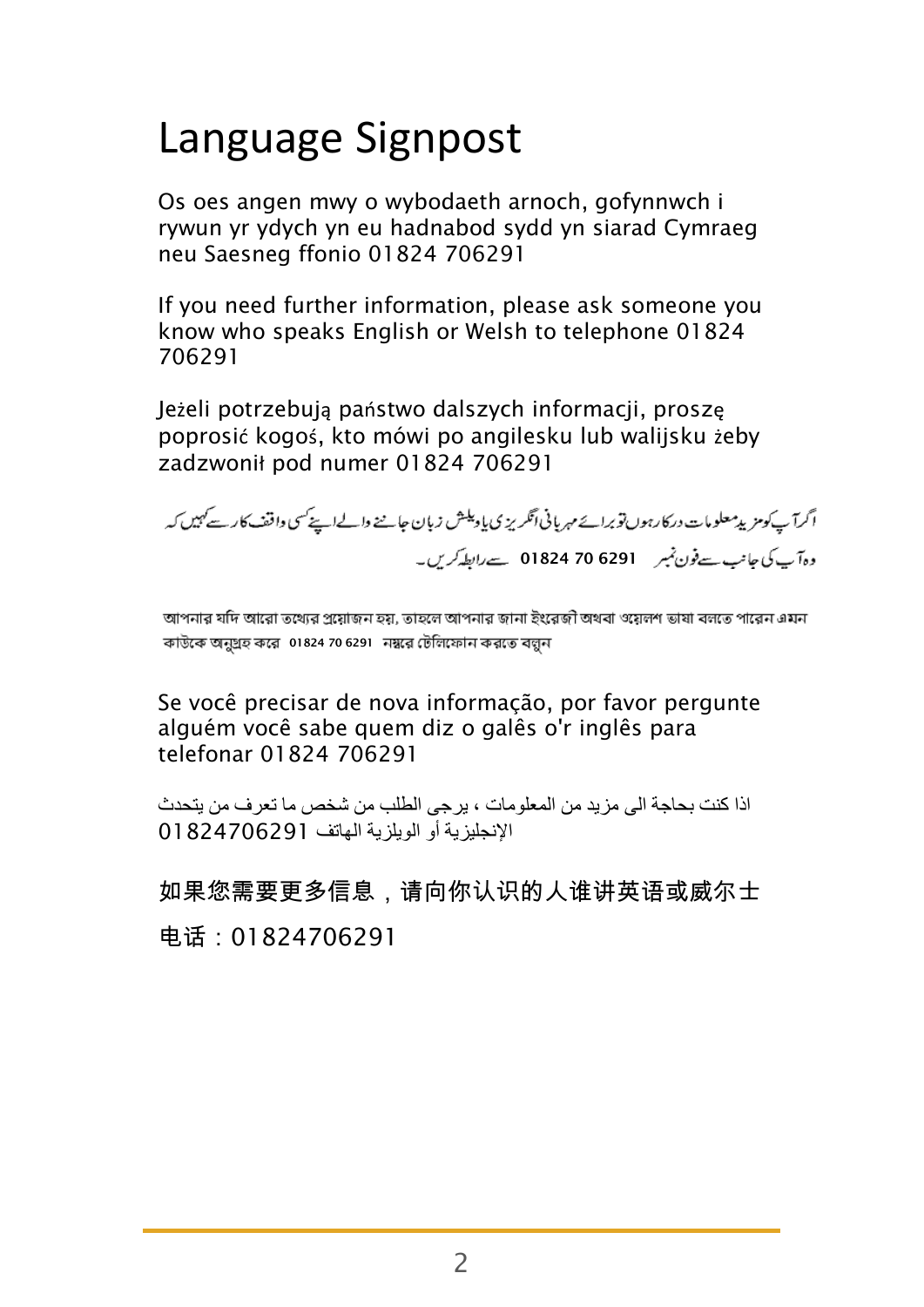# Introduction

This document describes what is known as Risk Management within Denbighshire County Council.

The aim of the council's risk management policy is to:

- Develop a consistent approach to risk management across the council.
- Encourage a proactive risk aware culture across all parts of the council.
- Maintain and improve customer confidence in our ability to deliver on our commitments.
- Reduce the possibility of unplanned activity or financial costs, and their effect on the council's reputation.
- Develop activity to prevent/reduce the impact and/or likelihood of their risk.
- Manage risk in accordance with best practice and statutory obligations.

#### Risk management should be all encompassing but not burdensome or bureaucratic, nor add unreasonably to the cost of running the council.

There is a chapter in this guide for every role, and it is hoped that by doing this, it will help you to understand what you need to know about risk management. But don't feel restricted by that – it is sometimes interesting to know what other people are doing too, whether you are:

- A member of the public
- An elected member
	- A Cabinet Member
	- A Scrutiny Member
	- A Corporate Governance Member
- A member of staff
	- The Chief Executive / a Corporate Director
	- A Head of Service
	- A Middle-Manager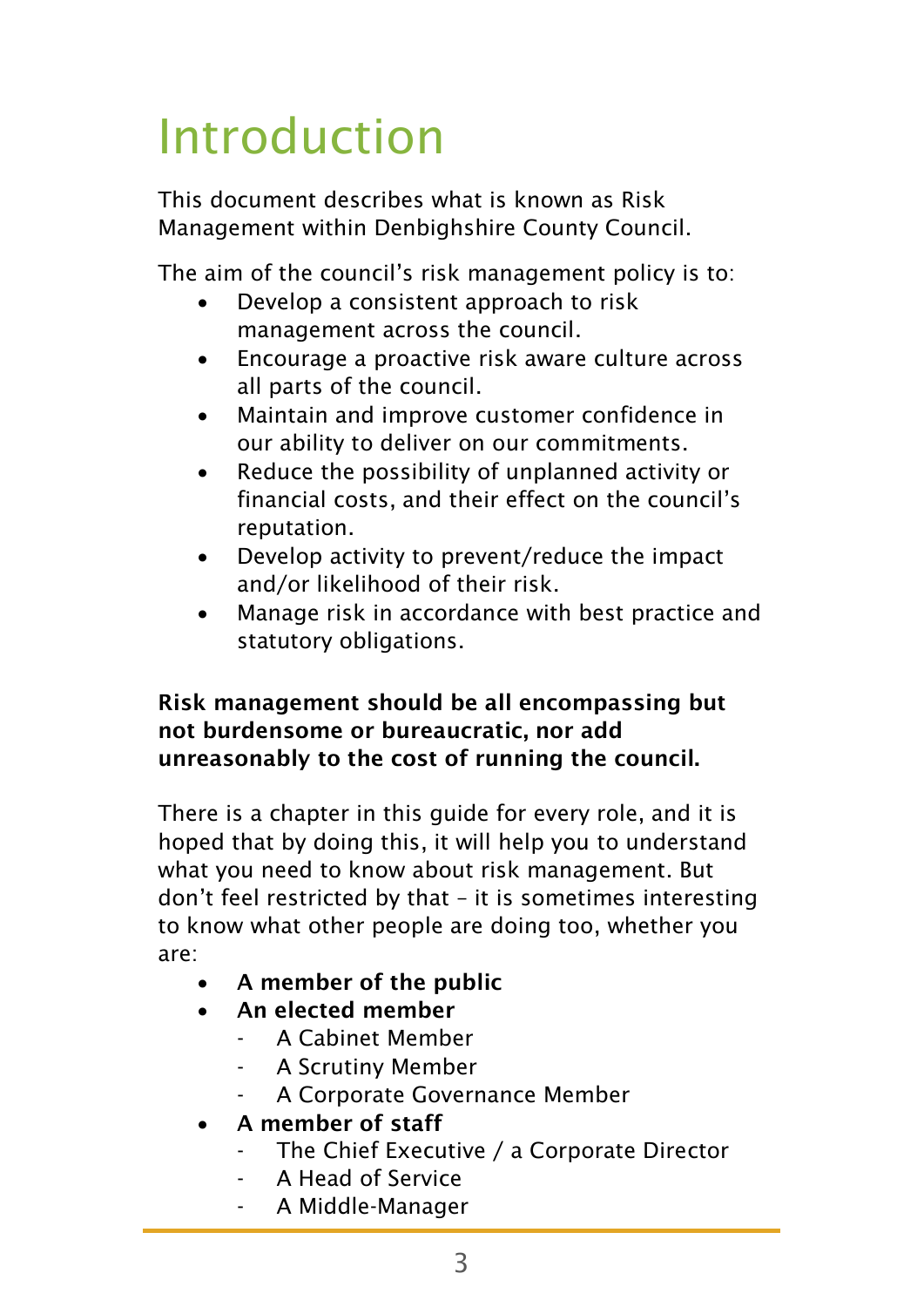- A Performance Officer within a service
- Strategic Planning & Performance Officer

Across all these roles there are some common things that it is useful to know:

- What is a risk?
- What is risk management?
- What is Risk Appetite?
- When do I need to consider risks?
- What risks should I consider?
- How do I describe risks?
- How do I score risks?
- What action do I take once I know the score?
- Where do I record risks?
- How do I report and escalate risk?
- What does the Wellbeing of Future Generations Act mean for Managing Risk?

It's also recommended that you take a look at the section titled 'Something for everyone'. The Glossary too is full of helpful information!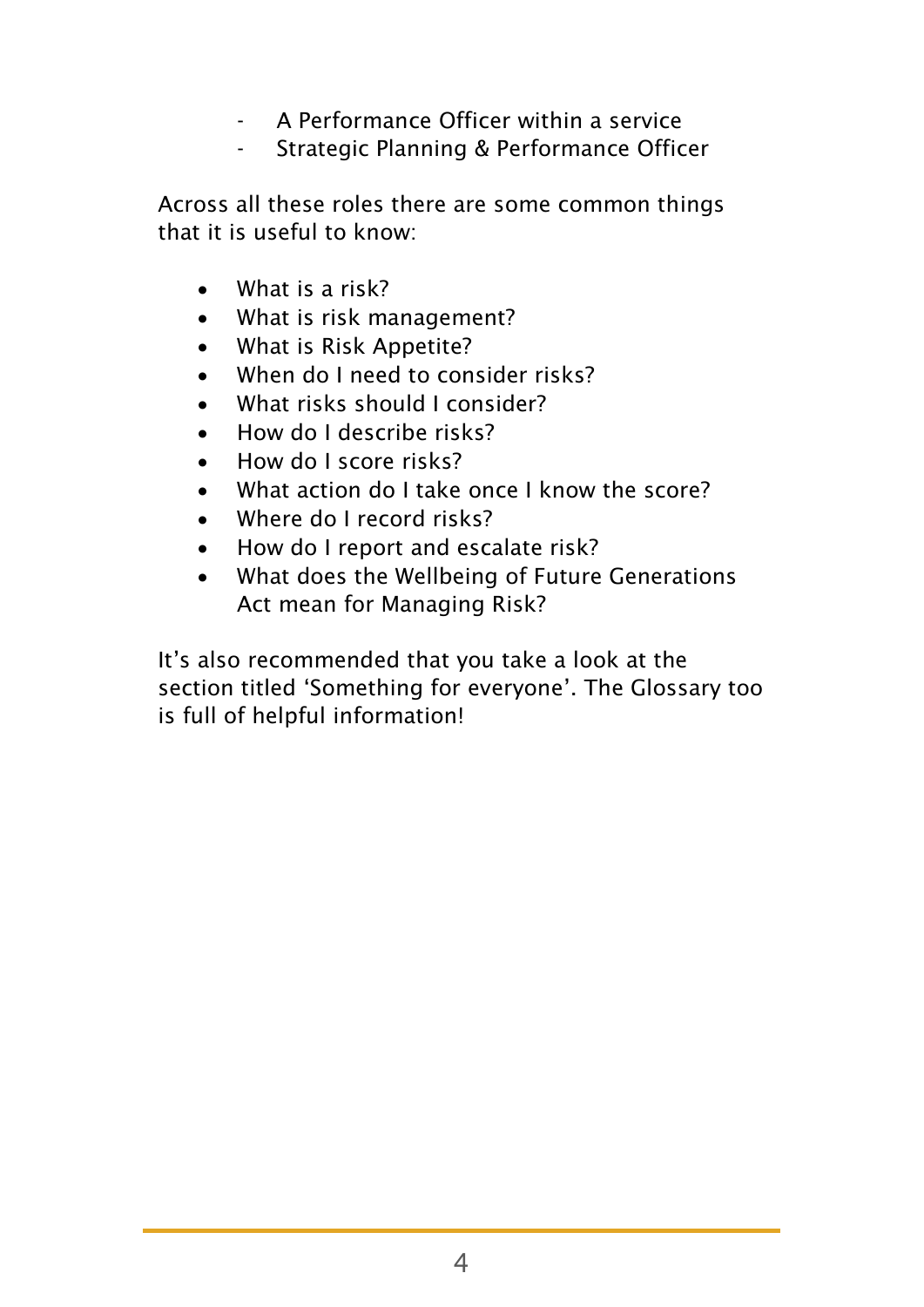# What is risk?

Our definition for risk is *'an event that, should it occur, would impact our ability to successfully achieve our priorities'.* 

Often issues that have arisen are confused with risks.

*'An issue is a consequence of a risk. It is already with us and management mitigation actions may be underway'.* 

We recognise that there are risks involved in all our activities and that we have a duty to manage these risks in a balanced, structured and cost effective way. Therefore the process for identifying, assessing, controlling and monitoring risk is considered an integral part of our management process. As a result, we are able to enhance service delivery capabilities and better achieve our priorities and value for money.

### What is risk management?

Risk Management is a planned approach to Identify, Assess, Control and Monitor risks and opportunities facing the Council. By managing our risk process effectively we will be in a better position to safeguard against potential threats and exploit potential opportunities to improve services and provide better value for money.

### What is risk appetite?

Risk appetite is the level of risk we are prepared to tolerate or accept as a Council in pursuit of our long term, strategic objectives. Determining and articulating our risk appetite allows us to consider all options to respond to risk and make informed decisions that are most likely to result in successful delivery whilst also providing an acceptable level of value for money. Risk appetite is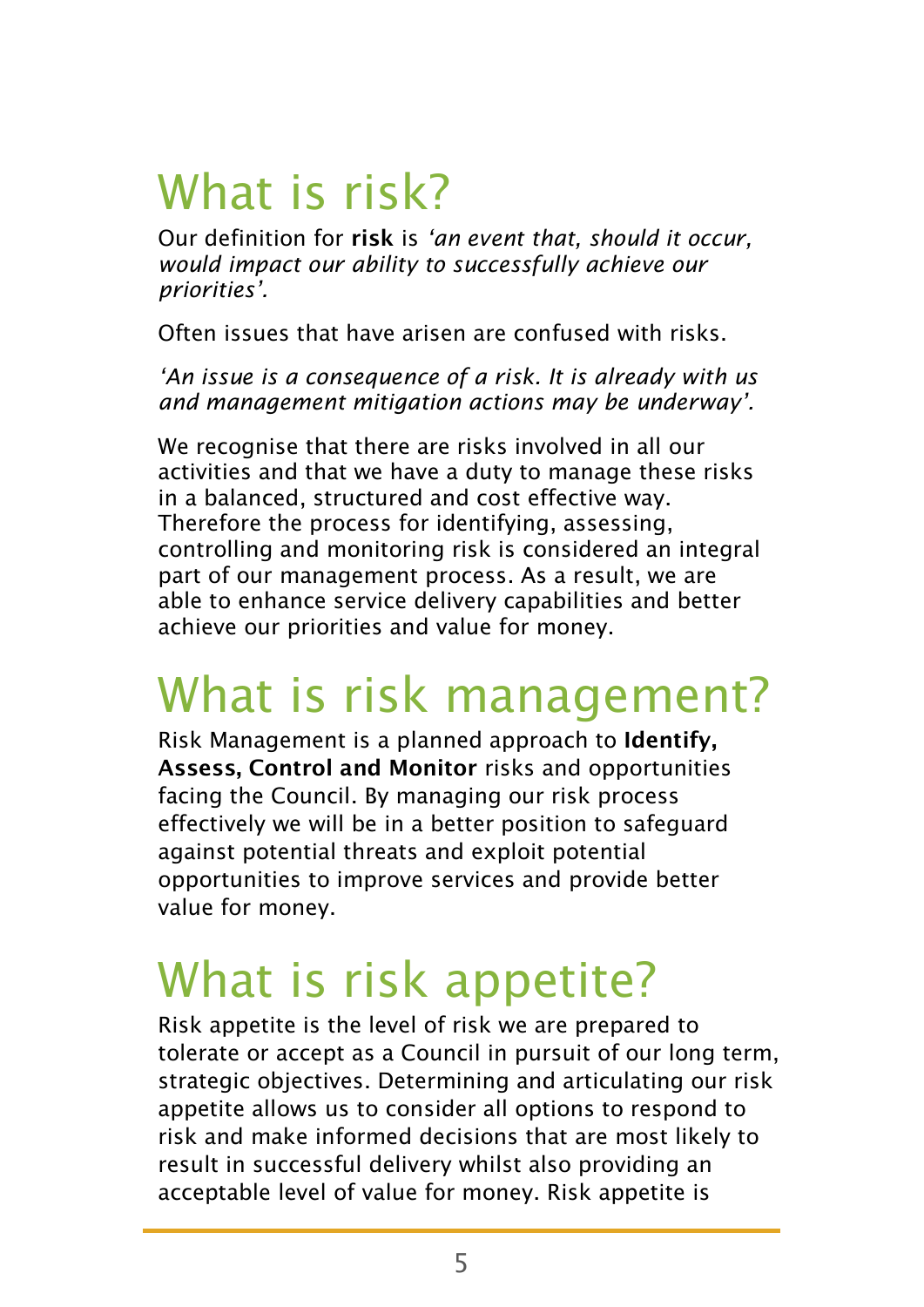useful for sense checking our appetite to take risks (are we risk averse or risk hungry?) with our corporate priorities, projects, corporate or service risks and so on. Our Risk Appetite Statement and Framework can be found in Appendix 1 of this document.

# When do I need to consider risks?

Continuous identification and assessment of risk and appropriate mitigating actions is key to the successful delivery of our priorities. The changing external environment and the decisions made in the course of running the council will continuously alter the status of risks identified and risks emerging.

When identifying and assessing risk, the following should be considered:

- Scope of the activities to be assessed (e.g. corporate, service, collaboration or project) and the associated priorities or goals (e.g. corporate plan, project objectives and terms of reference).
- Impact of the changing environment, both external and internal.
	- i) Externally this may include political, regulatory, economic, legislative and community changes.
	- ii) Internally it may include changing a process, service expectations, capabilities or partners.
- The level of risk the council prepared to take in relation to the activities in question (including consideration of Denbighshire's Risk Appetite Statement)

#### Annual Planning & Business as Usual

Risk management should be applied in day-to-day decision making and is a line management responsibility. However, there still needs to be specific times when progress against priorities and the outcome of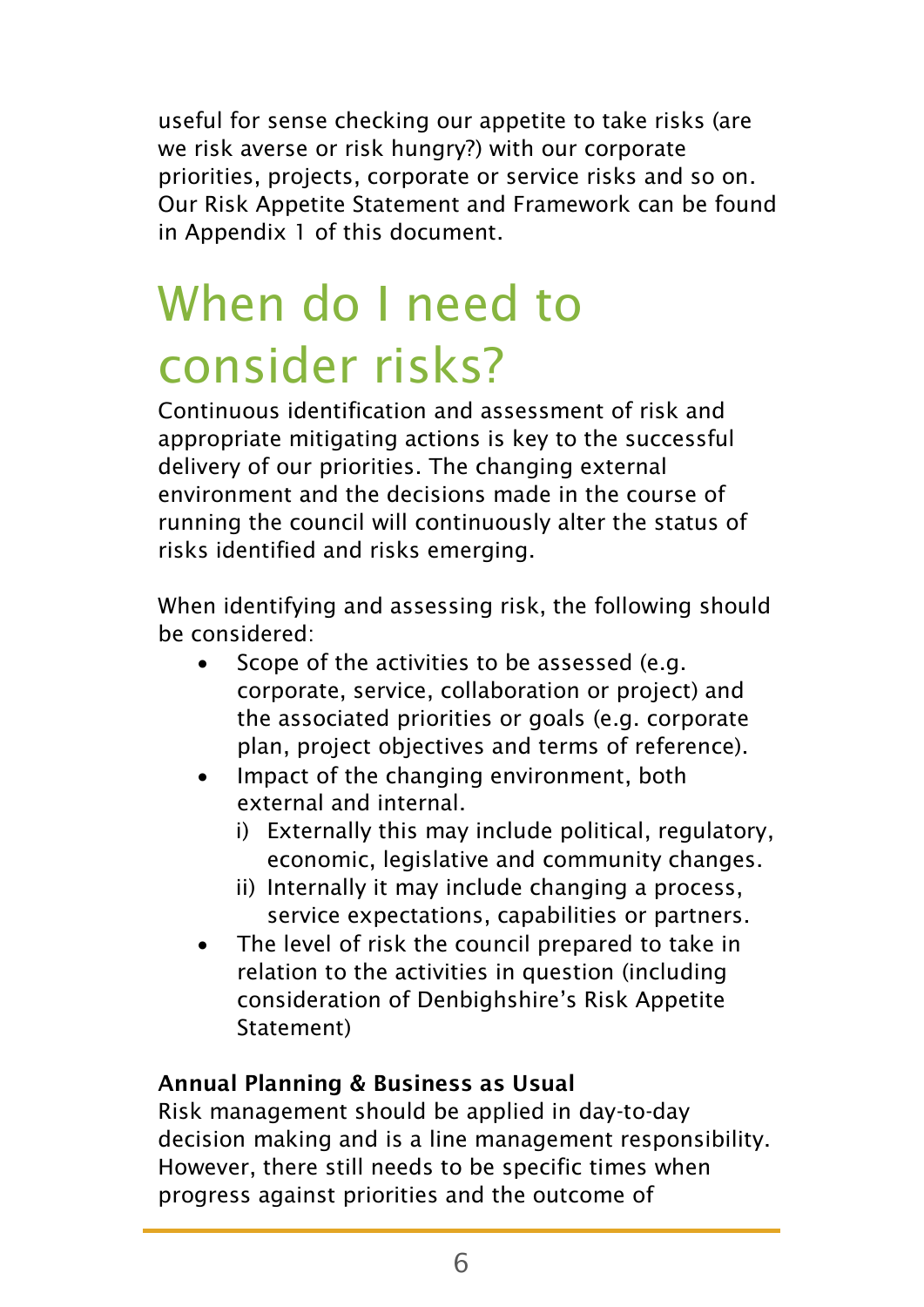operational decisions are reviewed. It is a these points that formal discussions should happen and risk registers updated to reflect this. Discussions, review and reporting of risk should take place at regular management and team meetings.

Annual Service Planning also presents an opportunity to be forward looking and pro-active in our risk management.

#### Information Risk and Assurance

Every member of staff in the council has a role to play in the effective management of information. Information risks are vulnerabilities and threats to the information resources used by an organisation to achieve its priorities. Risks may include inappropriate disclosure or non-disclosure of information; loss, theft or fraud; information being wrongly destroyed; staff acting in error and failure to use information for the publics good. The identification, assessment, monitoring and reporting of risks relating to our information assets will be carried out in the same way as other risks to service delivery.

#### Projects

Projects have clearly defined priorities, including scope, timeline and budget and it is therefore an obvious step to identify, assess and manage risk as part of project management.

Considering risk in the early stages of a project is time well invested. Risk incurred during the project have to be acted on and fixed, and will add to costs. It is better to identify and where necessary reduce risks at the start-up phase of the project than to allow a contingency on a basis that things will go wrong, but we don't know what.

This risk assessment process for projects is essentially the same as risk management processes described in this document, only that the financial risk assessment criteria are changed to reflect projects.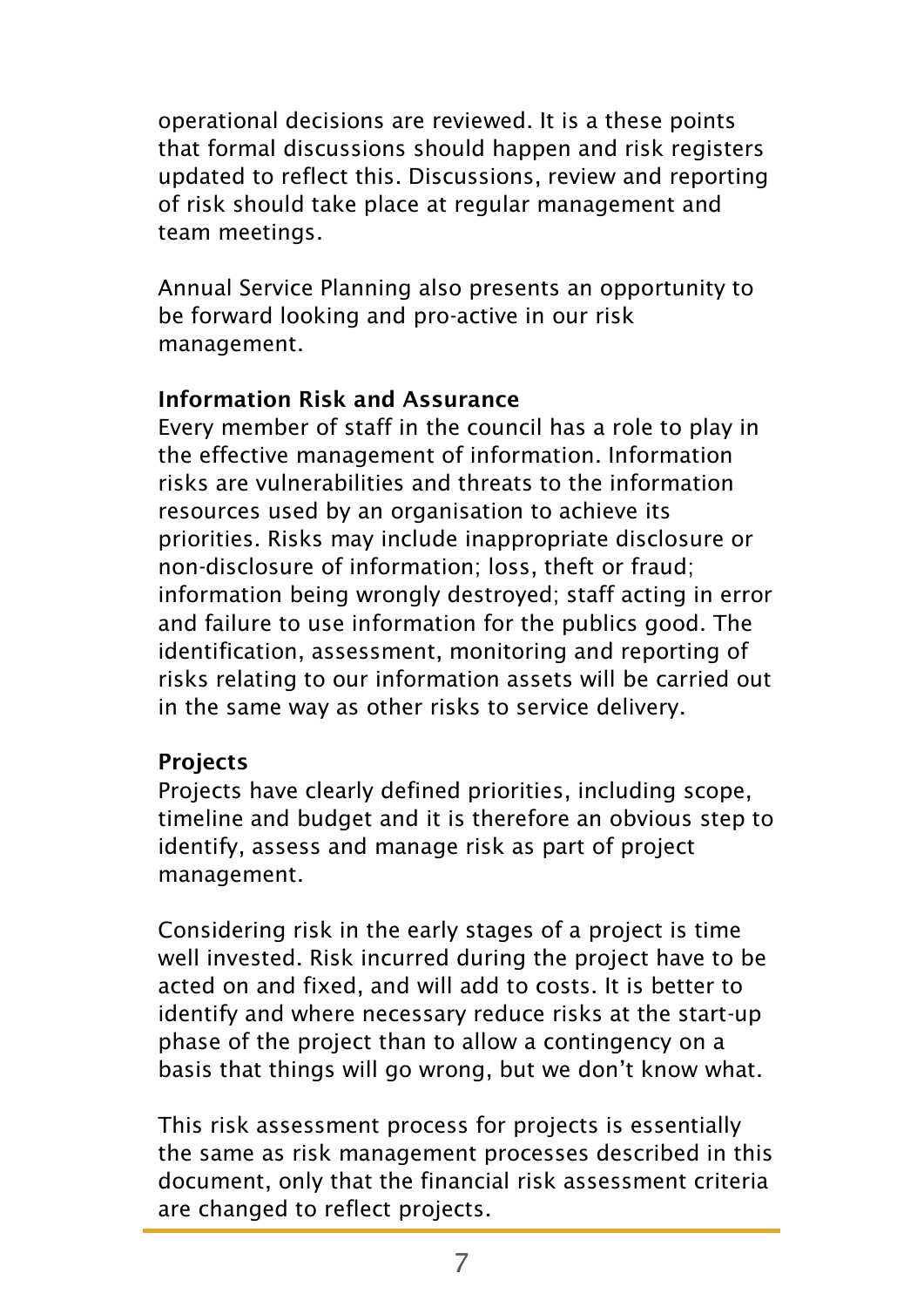#### Alternative Service Delivery Models (ADSMs)

Risk management should be considered during the development of all options for the creation of an Alternative Service Delivery Model (which includes partnerships, collaborations, arm's length companies and outsourcing arrangements).

It is important to identify and consider all potential risks as early as possible, and risk management should form a fundamental part of the development of, and subsequently the management of all alternative service delivery models.

The risk assessment process for the establishment and management of alternative service delivery models is essentially the same as the risk management processes described in this document. A new toolkit will be available on our intranet and will give further information about alternative service delivery models.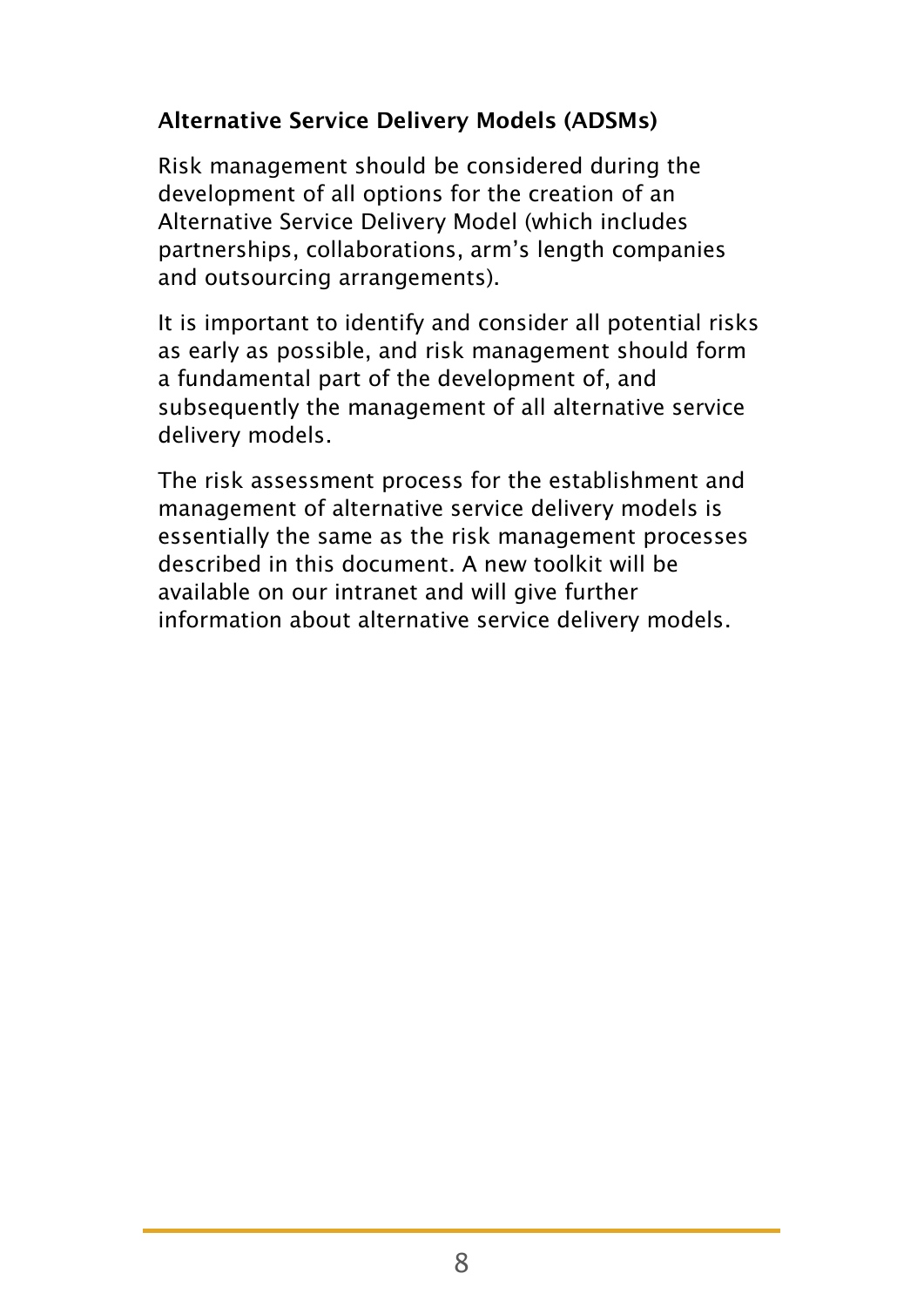### Project Risk Assessment Criteria

|                   | Event is almost<br>certain to occur<br>in most<br>circumstances   | >70%                                 | <b>Almost</b><br>Certain         | A                             |                                                                                                                                 |                                                                                                      |                                                                                                                                              |                                                                                                                                   |                                                                                                       |
|-------------------|-------------------------------------------------------------------|--------------------------------------|----------------------------------|-------------------------------|---------------------------------------------------------------------------------------------------------------------------------|------------------------------------------------------------------------------------------------------|----------------------------------------------------------------------------------------------------------------------------------------------|-----------------------------------------------------------------------------------------------------------------------------------|-------------------------------------------------------------------------------------------------------|
|                   | Event likely to<br>occur in most<br>circumstances                 | 30-70%                               | Likely                           | B                             |                                                                                                                                 |                                                                                                      |                                                                                                                                              |                                                                                                                                   |                                                                                                       |
| <b>LIKELIHOOD</b> | Event will<br>possibly occur<br>at some time                      | 10-30%                               | <b>Possible</b>                  | $\mathbf{C}$                  |                                                                                                                                 |                                                                                                      |                                                                                                                                              |                                                                                                                                   |                                                                                                       |
|                   | Event unlikely<br>and may occur<br>at some time.                  | 1-10%                                | <b>Unlikely</b>                  | $\mathbf{D}$                  |                                                                                                                                 |                                                                                                      |                                                                                                                                              |                                                                                                                                   |                                                                                                       |
|                   | Event rare and<br>mayoccuronly<br>in exceptional<br>circumstances | 1%                                   | Rare                             | E                             |                                                                                                                                 |                                                                                                      |                                                                                                                                              |                                                                                                                                   |                                                                                                       |
|                   |                                                                   |                                      |                                  |                               | 5                                                                                                                               | $\overline{4}$                                                                                       | 3                                                                                                                                            | $\overline{2}$                                                                                                                    | 1                                                                                                     |
|                   |                                                                   |                                      |                                  | <b>Very Low</b>               | Low                                                                                                                             | <b>Medium</b>                                                                                        | <b>High</b>                                                                                                                                  | <b>Very High</b>                                                                                                                  |                                                                                                       |
|                   |                                                                   |                                      | Time/Cost/<br><b>Objectives</b>  |                               | Insignificant<br>increase to<br>project time<br>or cost.<br>Barely<br>noticeable<br>impact on<br>project scope<br>or objectives | न्ड%<br>increase to<br>project time<br>or cost. Minor<br>impact on<br>project scope<br>or objectives | 5% - 20%<br>increase to<br>project time<br>or cost. Major<br>impact on<br>project scope<br>or objectives<br>requiring<br>sponsor<br>approval | 20% - 50%<br>increase to<br>project time<br>or cost.<br>Impact on<br>project scope<br>or objectives<br>unacceptable<br>to sponsor | >50%<br>increase to<br>project time<br>or cost.<br>Project fails<br>to meet<br>objectives or<br>scope |
|                   |                                                                   | <b>Service</b><br><b>Performance</b> |                                  | Minor errors<br>or disruption | Some<br>disruption to<br>activities/<br>customers                                                                               | Disruption to<br>core<br>activities/<br>customers                                                    | Significant<br>disruption to<br>core<br>activities.<br>Key targets<br>missed                                                                 | Unable to<br>delivery core<br>activities.<br>Strategic<br>aims<br>compromised                                                     |                                                                                                       |
|                   |                                                                   |                                      | <b>Reputation</b>                |                               | Trust<br>recoverable<br>with little<br>effort or cost                                                                           | Trust<br>recoverable<br>at modest<br>cost with<br>resource<br>allocation<br>within<br>budgets        | Trust<br>recovery<br>demands<br>cost<br>authorisation<br>beyond<br>existing<br>budgets                                                       | Trust<br>recoverable<br>at.<br>considerable<br>cost and<br>management<br>attention                                                | Trust<br>severely<br>damaged<br>and full<br>recovery<br>questionable<br>and costly                    |
|                   |                                                                   |                                      | <b>Financial</b><br>$Cost (f_i)$ |                               | <£50k                                                                                                                           | £50k - £350k                                                                                         | £350k - £1 m                                                                                                                                 | $£1 m - £5 m$                                                                                                                     | $>$ £5m                                                                                               |
|                   |                                                                   |                                      | <b>IMPACT</b>                    |                               |                                                                                                                                 |                                                                                                      |                                                                                                                                              |                                                                                                                                   |                                                                                                       |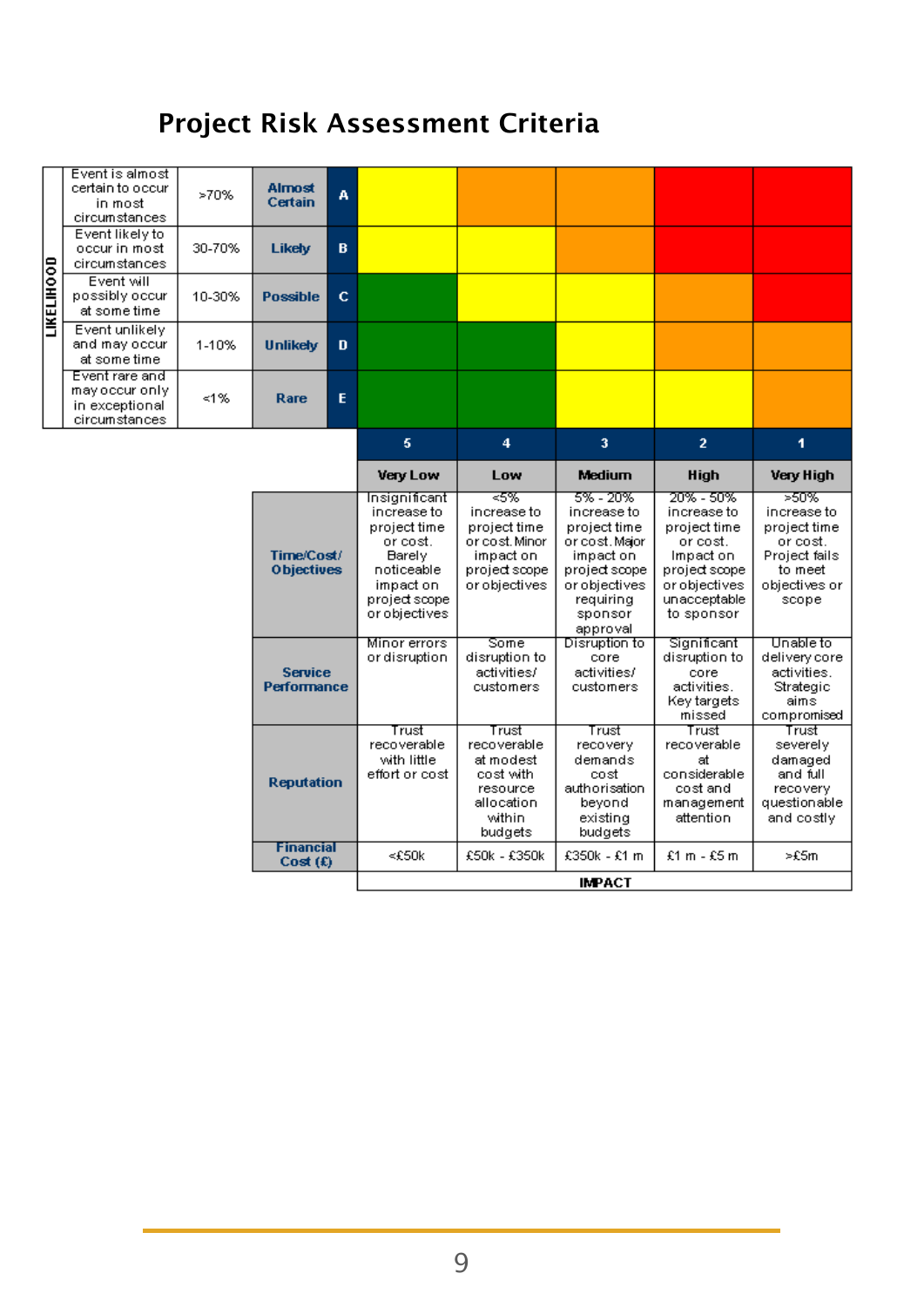# What risks should I consider?

Risks should be captured whether they are under the council's direct control or not. It should be noted that there is a positive side to risk (opportunity) that should not be overlooked and can often be captured as a potential missed opportunity.

To ensure a consistent approach is taken across the council, we use the following framework of risk categories. These categories focus on the source of risk, and are intended to be used as a set of prompts to consider scenarios that will give rise to consequences that will impact on specific outcomes.

#### Political

*Arising from the political situation*

- Change of Government policy
- Political make-up
- Election cycles
- Decision-making structure
- Abuse (e.g. fraud, corruption)
- Reputation management

#### Economic & Financial

*Arising from the economic situation, and the financial planning framework*

- Treasury investment, reforms
- Demand predictions
- Competition and the effect on price
- General/regional economic situation
- Value/cost of capital assets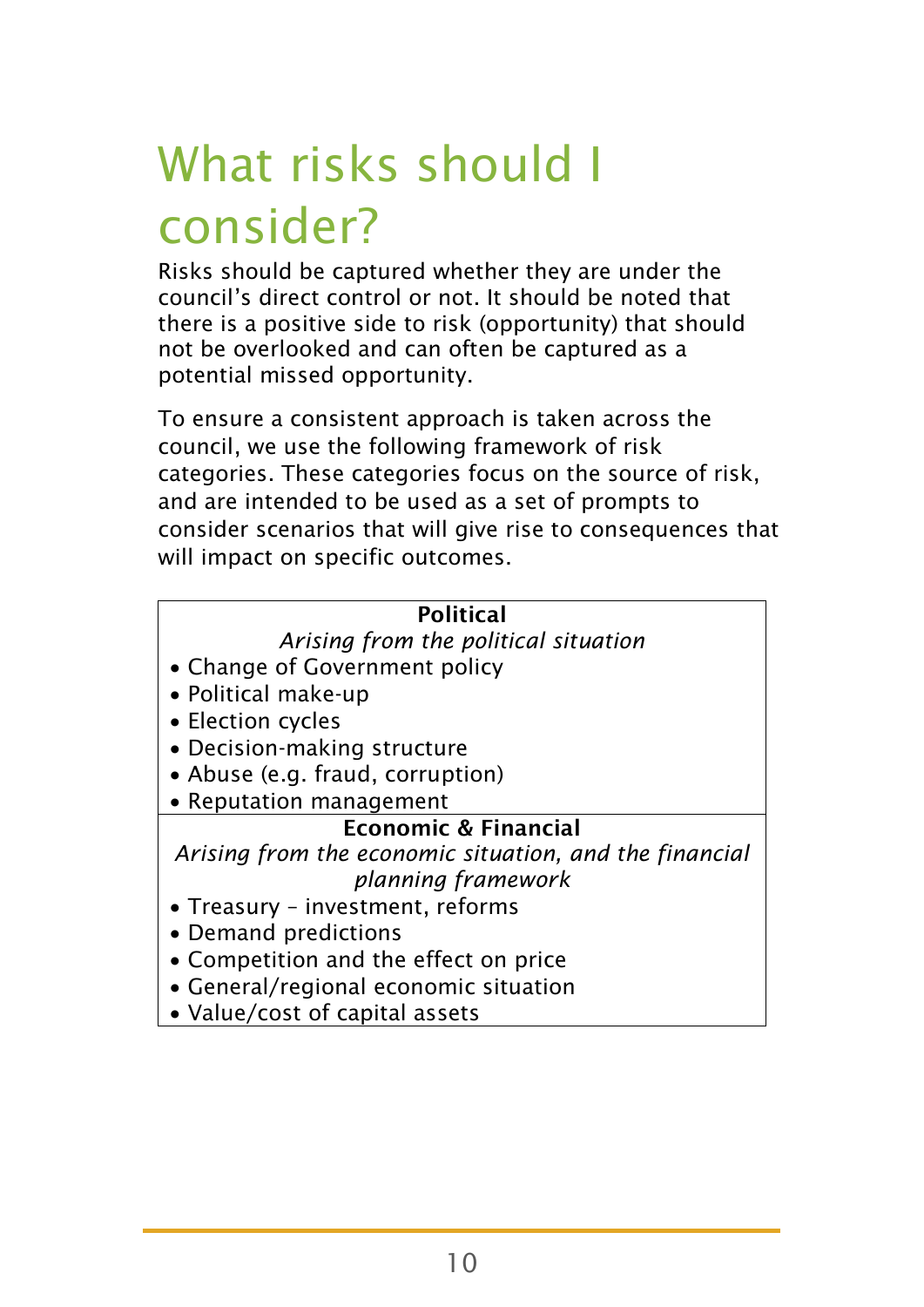#### Community *Demographics, social trends, and meeting customer needs/expectations*  Residential patterns and profile Social care Regeneration Customer care • Quality of community consultation **Technological** *Arising from the ability to deal with pace of change, and the technological situation* Capacity to deal with change/advance State of architecture Obsolescence of technology Current performance and reliability Security and standards Failure of key system or project Legislative/Regulatory *Arising from current and potential legal changes and/or possible breaches, and the organisation's regulatory information* New legislation and regulations Exposure to regulators Legal challenges/judicial review Adequacy of legal support Environmental *Concerned with the physical environment* Type of environment (urban, rural, mixed) Land use – green belt, brown field sites Waste disposal and recycling issues • Impact of civil emergency (i.e. flood) Traffic problems, planning, & transport Pollution, emissions, noise Climate change & energy efficiency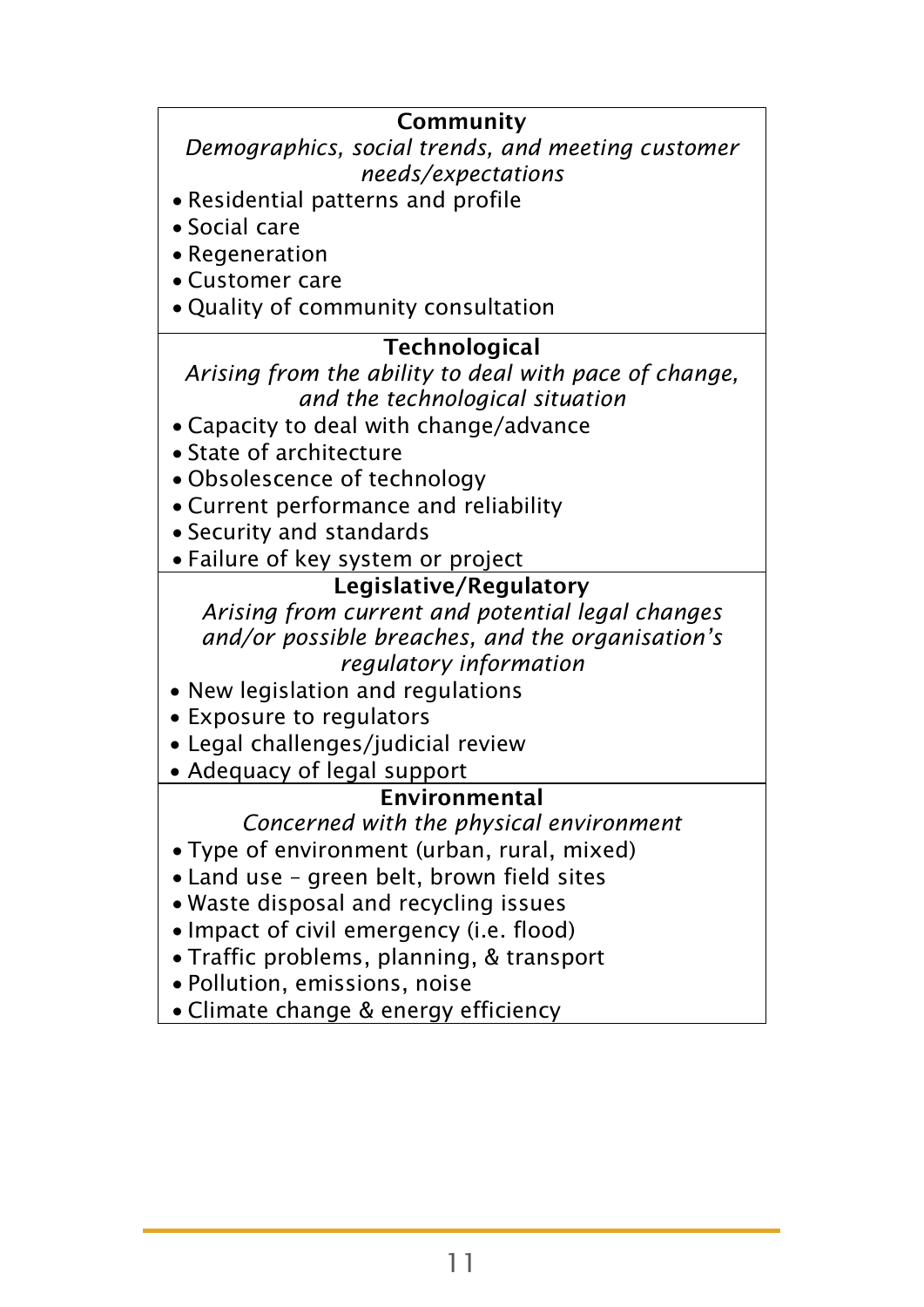#### Professional/Managerial

*The need to be managerially and professionally competent*

- Peer reviews (e.g. IDeA, consultancy)
- Stability of officer structure
- Competency and capacity
- Management frameworks and processes
- Turnover, recruitment, and retention
- Profession-specific issues

#### Physical Hazards and Health & Safety

*Physical hazards associated with people, land, buildings, vehicles and equipment*

- Health, safety and wellbeing of staff, partners and the community
- Accident and incident record keeping
- Maintenance practices
- Security of staff, assets, buildings, equipment
- Nature and state of asset base

#### Partnership/Contractual

*Partnerships, contracts and collaboration*

- Key partners public, private & voluntary
- Accountability frameworks and partnership boundaries
- Large-scale projects with joint ventures
- Outsourced services
- Relationship management
- Change control/exit strategies
- Business continuity
- Partnerships contractual liabilities

### How do I describe risks?

Describing the risk is important to ensure that risks are fully understood, and to assist with the identification of actions, the cause and effect of each risk must also be detailed. Typical phrases used to do this could include: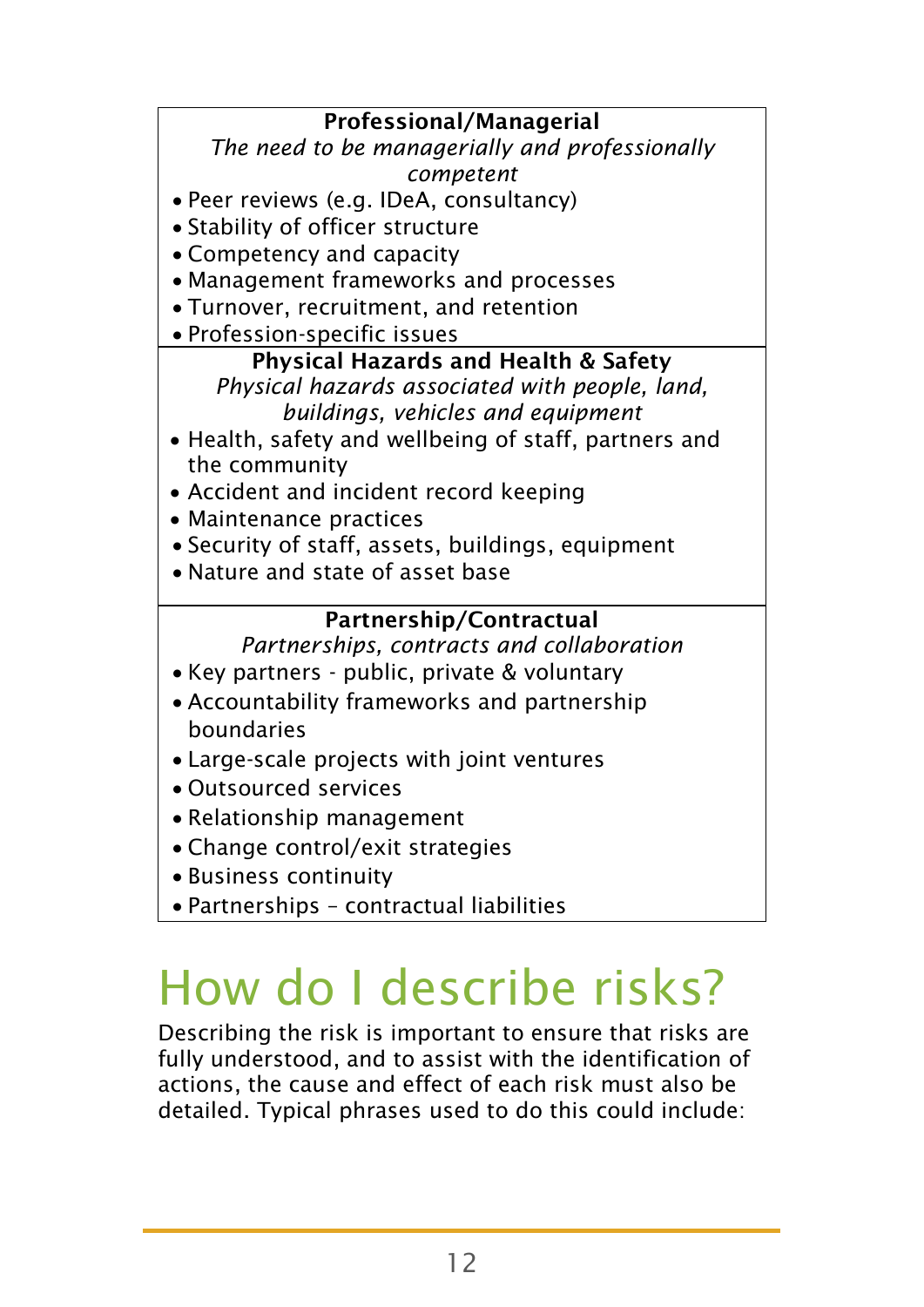| <b>Description</b> | Cause   | <b>Effect</b>            |
|--------------------|---------|--------------------------|
| Risk of $\dots$    | due to  | $\dots$ leads to $\dots$ |
| Failure to         | because | results in               |
| Failure of         |         |                          |
| Lack of $\dots$    |         |                          |
| Loss of $\ldots$   |         |                          |
| Uncertainty of     |         |                          |
| Delay in           |         |                          |
| Inability to       |         |                          |
| Inadequate         |         |                          |
| Partnership with   |         |                          |
| Development of     |         |                          |
| Opportunity to     |         |                          |
| Damage to          |         |                          |

Having identified and described a risk, it is important to assess the causes, the potential consequences/impact and how effectively it is being managed.

### How do I score risks?

Risk is measured in terms of impact and likelihood against agreed risk assessment criteria. The risk assessment criteria we use in Denbighshire are 'semiquantitative', which means they are more than a simple high, medium and low approach. These criteria help us to be more objective in our assessment and enable risks to be both prioritised and escalated consistently. This prioritisation helps us decide where we should focus our risk management efforts.

The impact of a risk is measured in five broad bands, from very low to very high and the likelihood from rare to almost certain. When assessing likelihood it should be based on an appropriate time frame, generally over the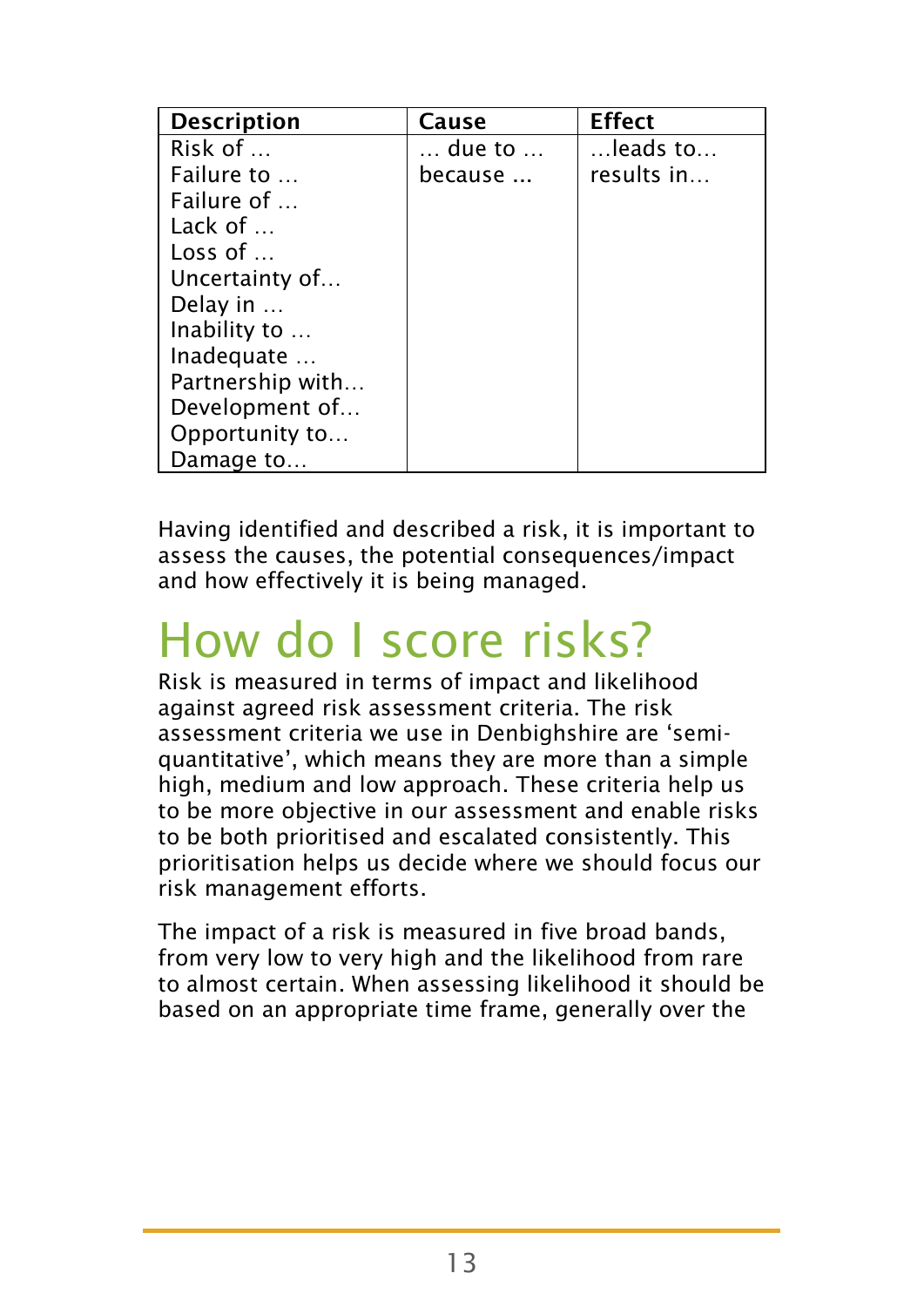#### Service Plan but extending in line with longer term plans if necessary.



#### The combination of impact and likelihood results in a risk exposure rating of:

| Minor    | Risk easily managed locally – no need to involve management                                    |
|----------|------------------------------------------------------------------------------------------------|
| Moderate | Risk contain able at service level – senior management and SLT may need<br>to be kept informed |
| Major    | Intervention by SLT and / or CET with Cabinet involvement                                      |
| Critical | Significant CET and Cabinet intervention                                                       |

A number of different descriptors are provided to help estimate the risk impact – service performance, reputation and financial cost. The purpose of multiple descriptors is that whilst it is not always easy to estimate the cost impact of a risk, it is sometimes easier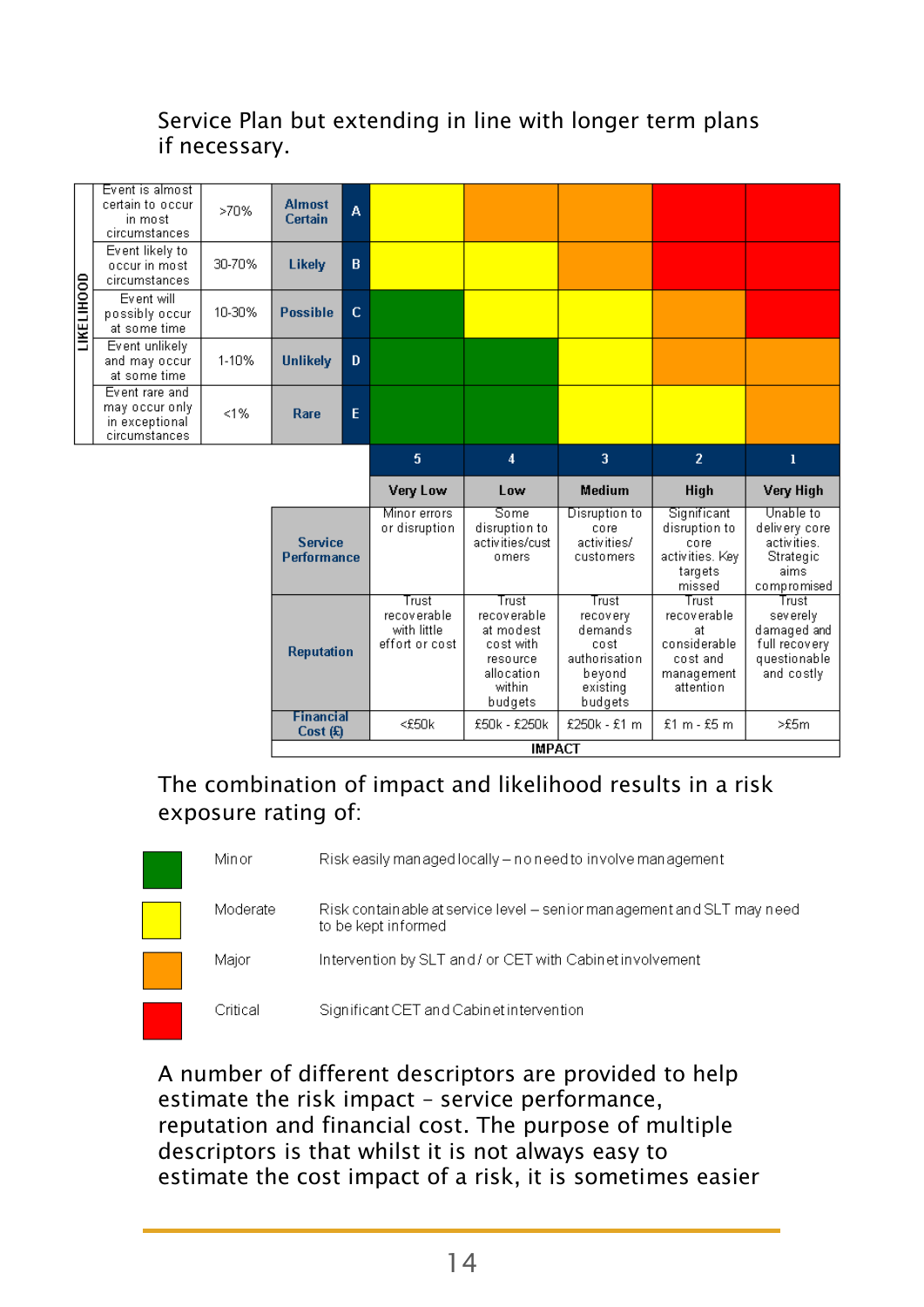to compare to a qualitative statement (e.g. ''disruption to core activities/customers'').

In addition to qualitative statements, some guidance probabilities are given. These can also be considered as frequency of occurrence where 1% is equivalent to the likelihood of a 1 in a 100 year event occurring, 10% is a 1 in 10 year event, and 50% is a 1 in 2 year event, etc.

#### *Remember these are to be used as a guide and to provide consistency – they are not meant to be exact descriptors.*

The likelihood and impact of risks need to be considered after existing controls have been evaluated as to their effectiveness. Existing controls refers to controls actually in place not those we plan to put in place. For each control identified it is important to review its effectiveness in managing the risk and that the residual risk assessment accurately reflects this.

Inherent Risk: The risk that an activity would pose if *no controls* or other mitigating actions were in place.

Residual Risk: The risk that remains *after controls* are taken into account.

### What action do I take once I know the score?

Once you identify the risk and have considered existing controls and given your risk a score, you need to determine if any additional actions are required.

Generally where the risk is High or Critical, then further action is necessary.

Where the risk is **Moderate**, careful consideration should be given to the need for further action.

Where the risk is Low, generally no action is required.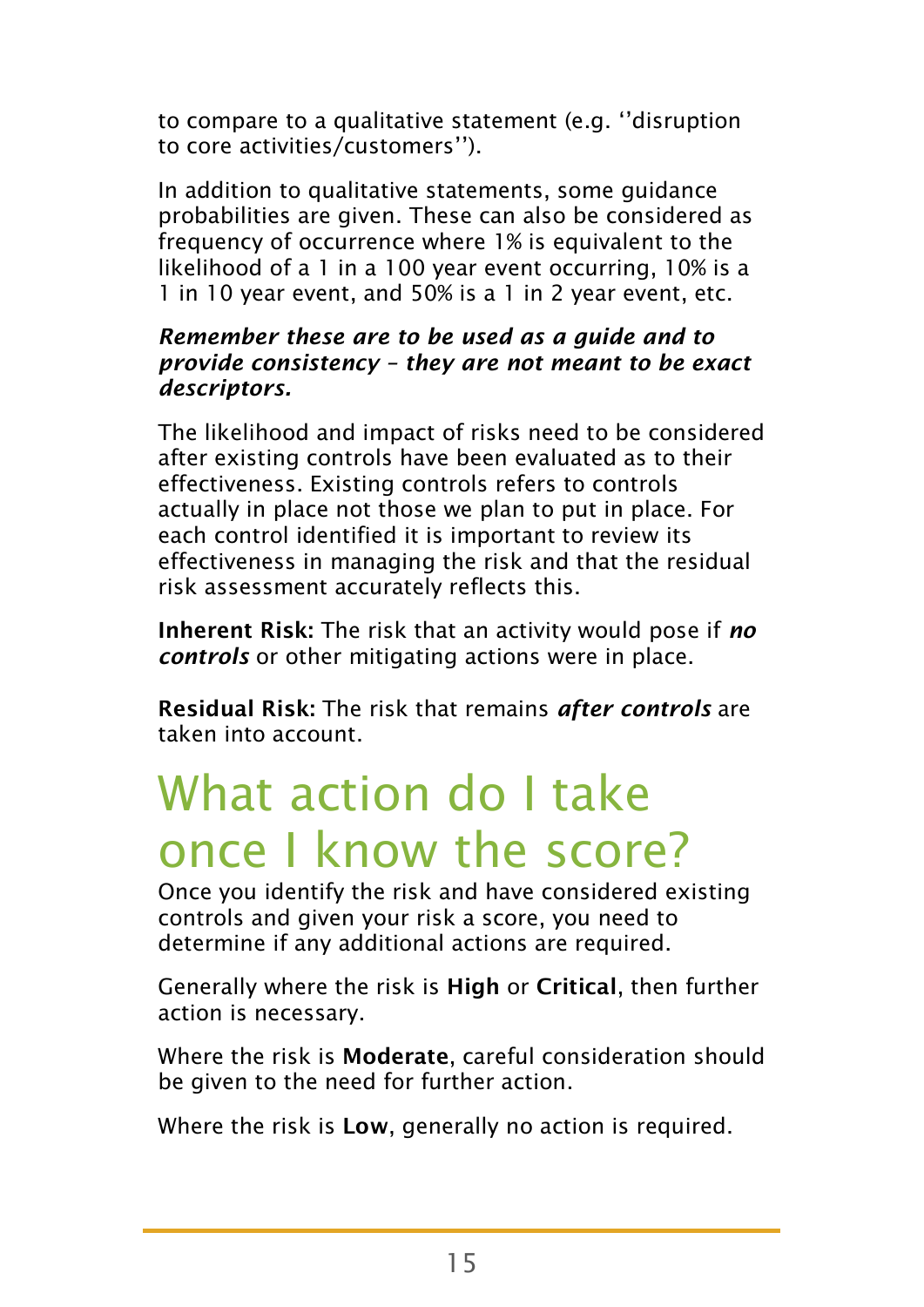There are normally options for improving the management of risk and they fall into the following categories:

Tolerate: Involves accepting the risk and its impacts. This could include deciding to cover any losses if it were to happen, or where the costs to control exceed the benefits.

Treat: Reduce the risk by making it less likely to happen or reducing the impact if it does. This can include training, improved procedures, new equipment/systems or changing policies etc.

Transfer: Involves passing the risk or costs of the impact outside of the organisation. This could include outsourcing or taking out insurance to cover the costs.

Terminate: Eliminate the risk by ceasing the activity that presents the risk.

It is also important to compare the risk evaluation to the agreed Risk Appetite for each risk category.

The risk appetite sets out the level of risk that the Council is prepared to accept, tolerate or be exposed to at any point in time. This will vary depending on the category of risk. In some areas, the Council will take more risk in order to support innovative thinking. In other areas the Council may take less risk to ensure legal compliance for example.

While the Council deems any critical (red) risk intolerable, it is envisaged that all other risks will be managed in accordance with the risk appetite framework.

However, risk appetite does not replace the reporting and escalation process outlined below. Risks continue to be managed at the lowest and most appropriate level in the organisation and only escalated when action is required outside the control of the current risk owner.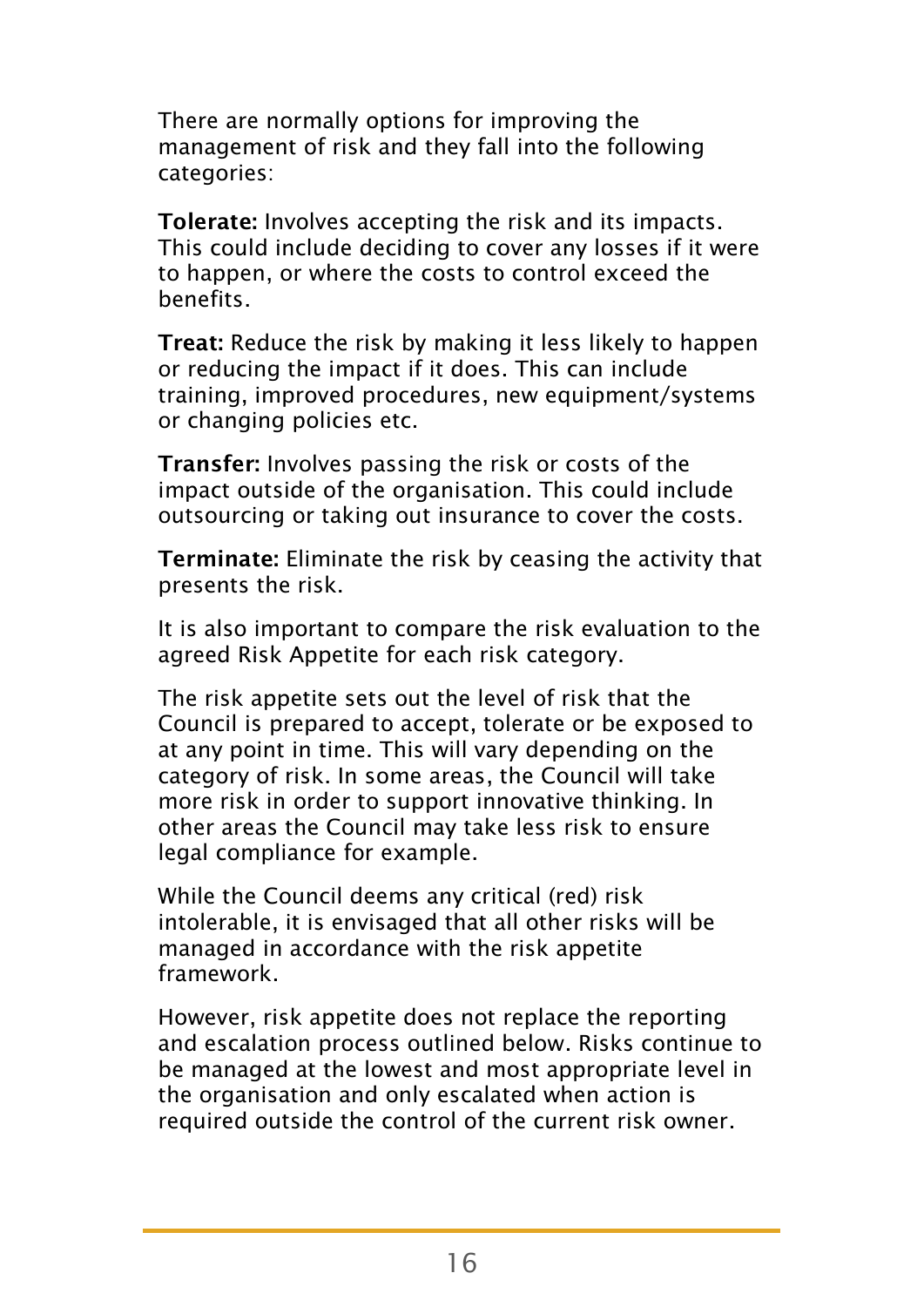### How do I report and escalate risks?

The monitoring of risks is a normal management activity and as such should be integrated as part of normal line management responsibilities.

It is important to ensure that risks themselves are subject to review with appropriate frequency through, Cabinet, Chief Executive Team/Senior Leadership Team, Service Performance Challenges and Team meetings within individual services.

It is then expected that six monthly reports are presented to Members at the Performance Scrutiny Committee, highlighting key risks facing the council and their management through the presentation of the Corporate Risk Register.

All service risks will have been agreed and endorsed by the Head of Service and relevant lead Cabinet Member(s). This is done through 1-2-1 meetings between the Head of Service and Lead Members. If a risk is considered to then be a `Corporate' risk this would need to be a discussion between the Head of Service and the relevant Director to escalate it to a `Corporate' level via the Council's Senior Leadership Team (SLT). All corporate risks subsequently will be agreed and endorsed by SLT and Cabinet and will be scrutinised by the Performance Scrutiny Committee.

The escalation criteria below is used in order to describe required management intervention depending upon the risk severity. These criteria are set at corporate level and

| Minor    | Risk easily managed locally – no need to involve management                                   |
|----------|-----------------------------------------------------------------------------------------------|
| Moderate | Risk containable at service level - senior management and SLT may need<br>to be kept informed |
| Maior    | Intervention by SLT and / or CET with Cabinet involvement                                     |
| Critical | Significant CET and Cabinet intervention                                                      |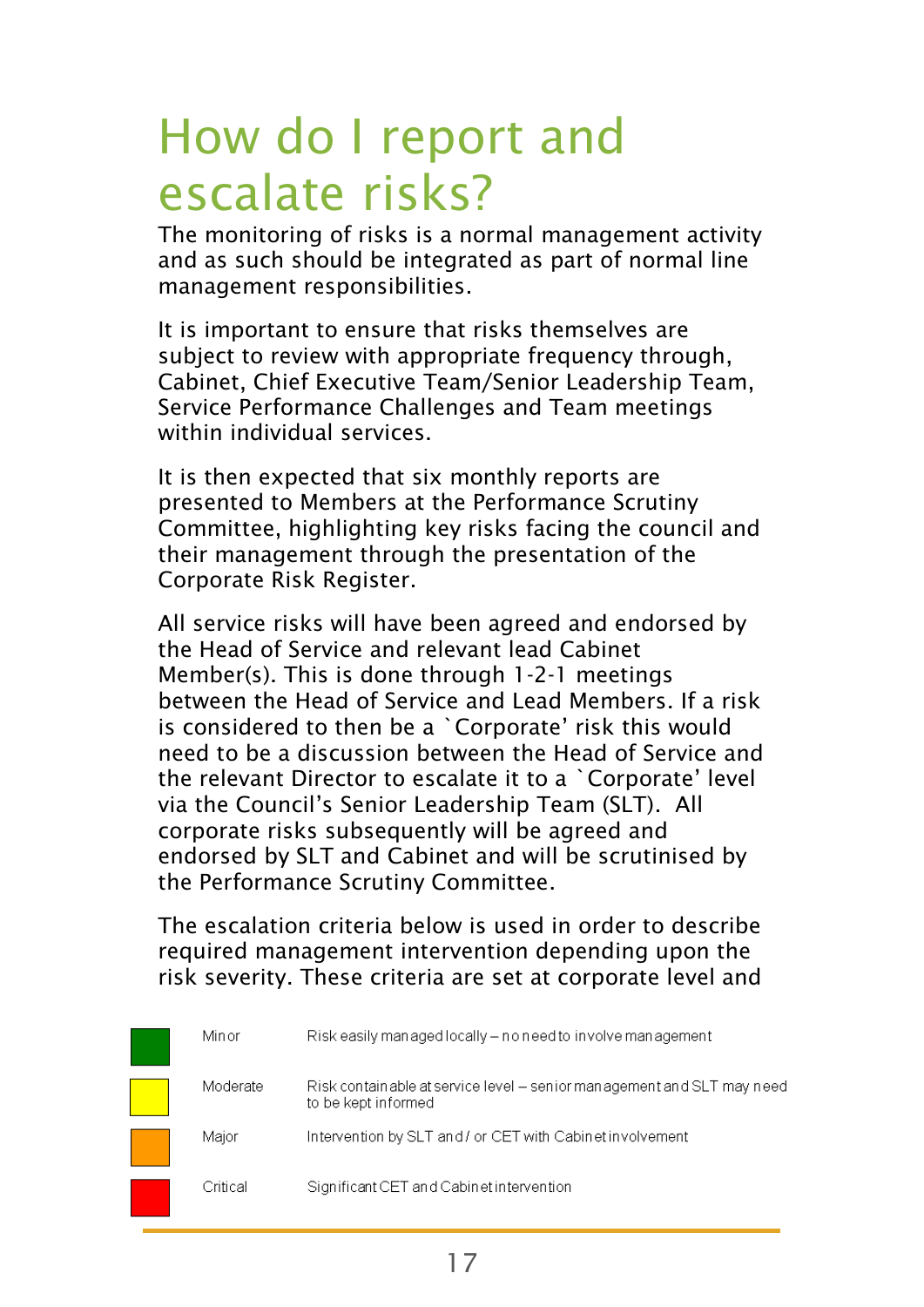are not intended to suggest that a moderate risk (at corporate level) is not important to a particular service (at service level) and might require further actions or monitoring at that service level:

## Where do I record risks?

In Denbighshire we use a cloud storage system called [Verto](https://www.vertocloud.com/denbighshire/(X(1)S(az50lb55etfixy3zk3sqrmjk))/login_02.aspx?AspxAutoDetectCookieSupport=1) to help record and monitor all service and project risks.

Services are advised to monitor their Risk Register every 6 months with officers in services to help collect and input risk information into Verto.

# What does the Wellbeing of Future Generations Act mean for Managing Risk?

The Act requires the Council to think more about the long term, how we work better with people and communities and each other, look to prevent problems and take a more joined up approach with partners.

All decisions made by the Council must be understood in the context of the Sustainable Development Principle; i.e. are the needs of the present being met without compromising the ability of future generations to meet their own needs?

There are five things we need to consider to be able to demonstrate that we have applied the Sustainable Development Principle (Long Term Thinking, Prevention, Integration, Collaboration and Involvement).

There will be long term risks that will affect both the delivery of services, but also the communities you are enabling to improve. Therefore, it is important that you use these five ways of working and the wellbeing goals identified in the Act in order to frame what risks you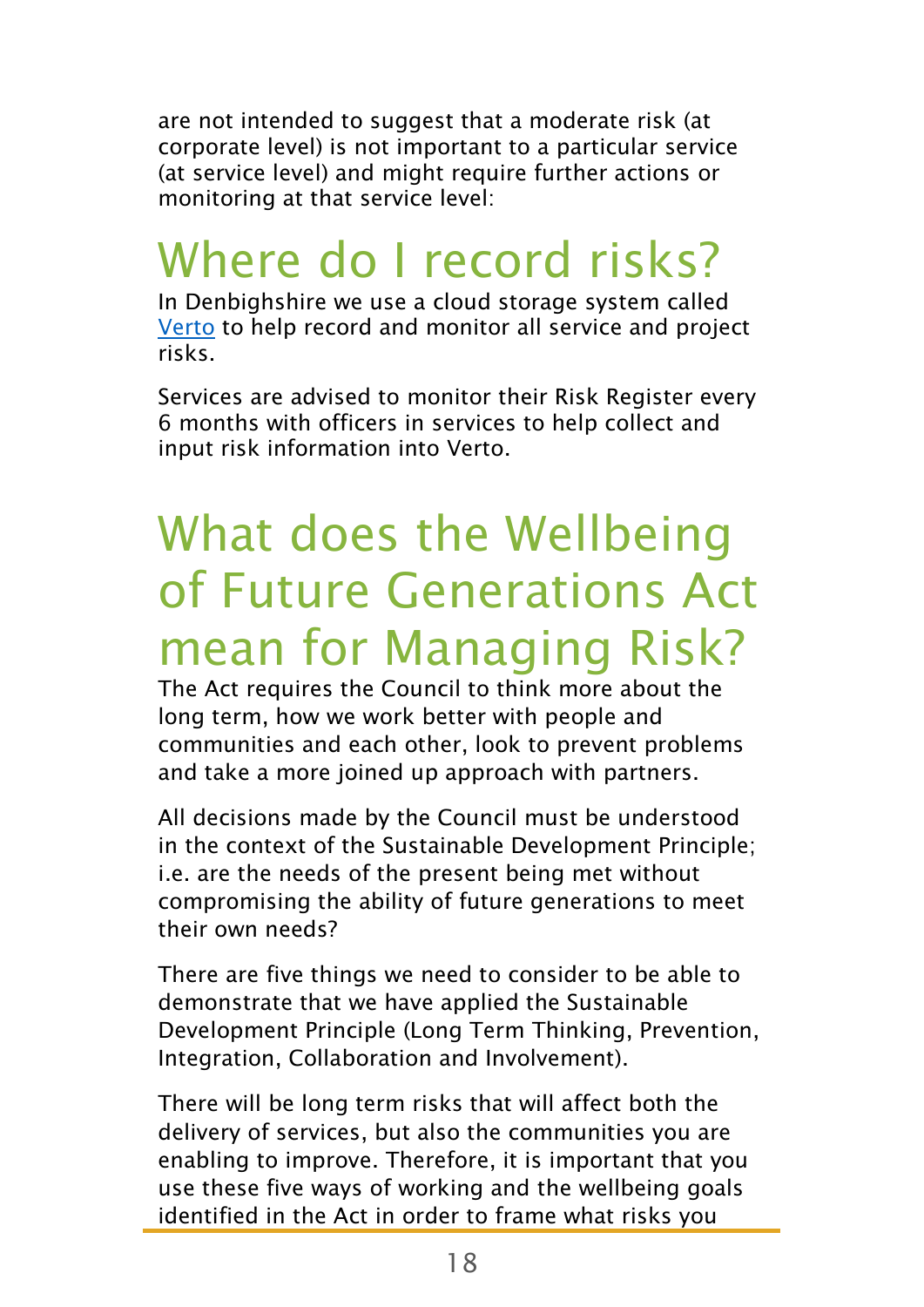may be subject to in the short, medium and long term. This will then allow you to take the necessary steps to ensure they are well managed now and in the future.

*For more information about the Act, take a look at the [Essentials Guide](http://thewaleswewant.co.uk/sites/default/files/Guide%20to%20the%20WFGAct.pdf) online – [www.thewaleswewant.co.uk](http://www.thewaleswewant.co.uk/)*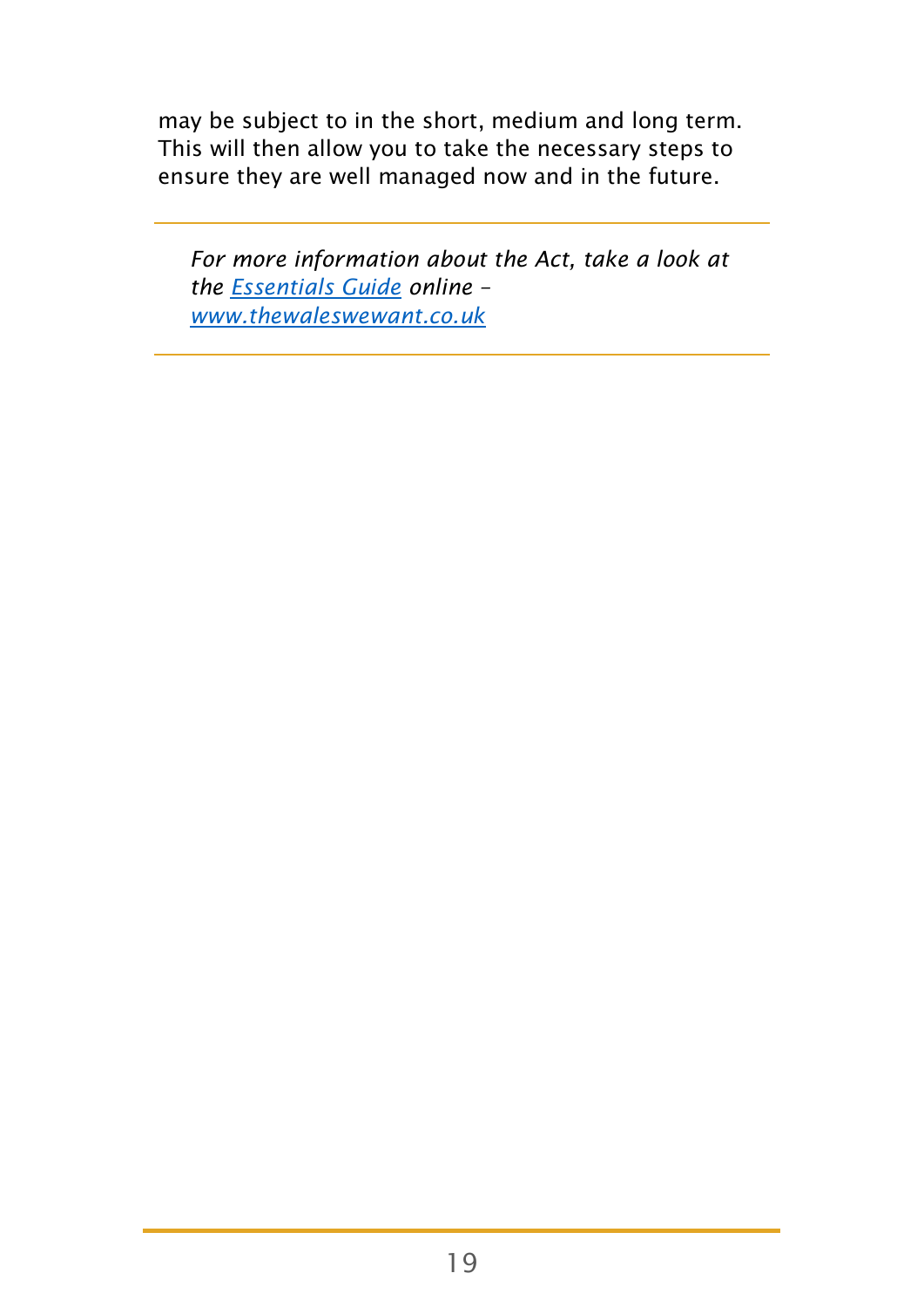# Something for everyone

#### We all expect:

- That council services are delivered to a high standard, ensuring risks are managed effectively.
- Legislative duties to be met.
- Access to up-to-date information and data that tells us how the council is managing risk.
- To be listened to and our concerns acted upon.

#### We all have a responsibility to promote:

- Communication and engagement
- The Welsh language.
- Access to services and respect of others, keeping in mind the nine protected characteristics and those in poverty.
- The Sustainable Development principle and the five governance approaches.

#### How do we do this?

Collectively we all have a role to play to make sure that these expectations are met. We do this naturally through our interaction with one another and the council. To understand the contribution that you can make as an individual, read through the roles below.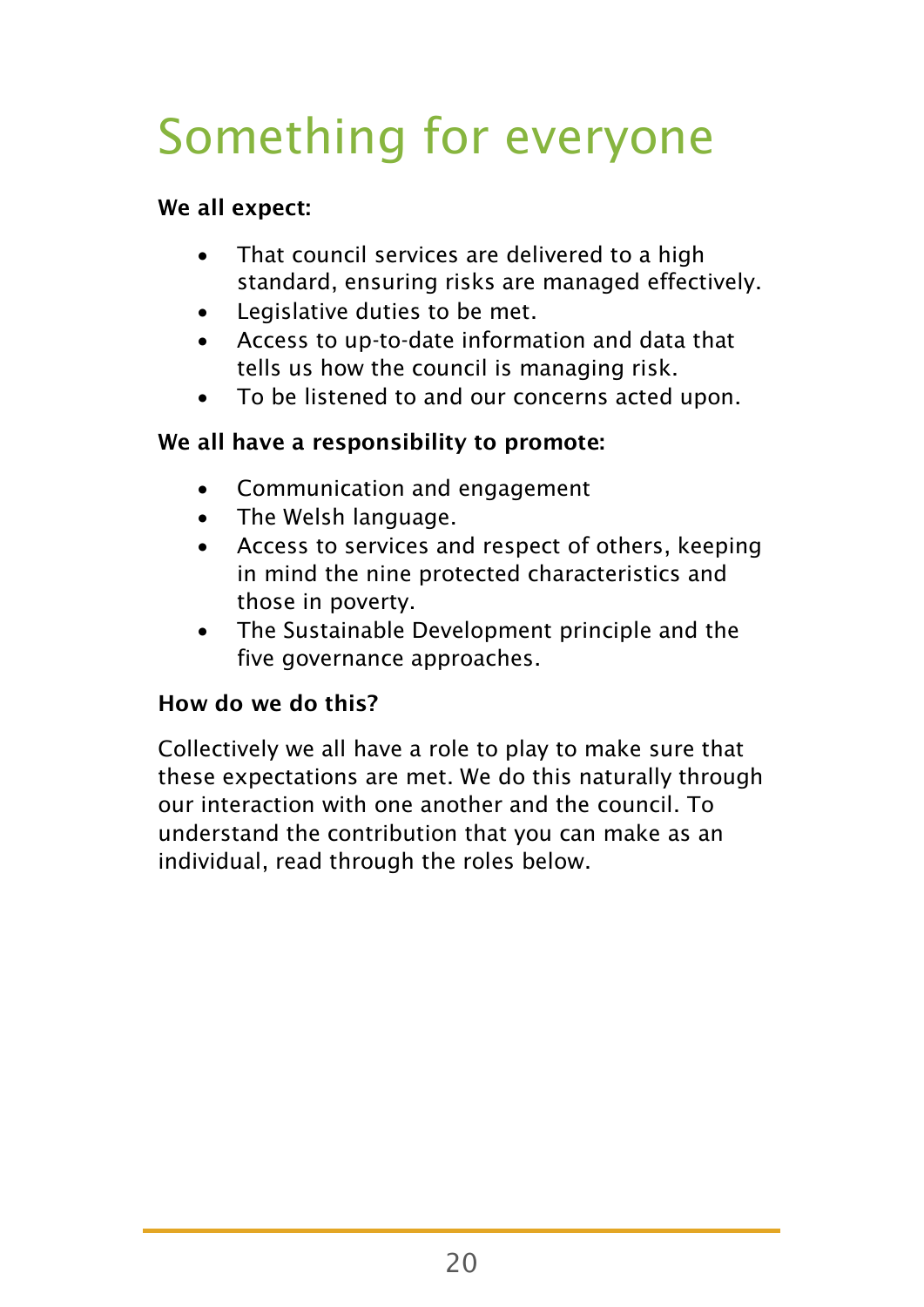# I am a Member of the Public

#### As a member of the public I expect:

- High quality services that are well planned and meet my needs.
- Access to up-to-date information and data that is easy to understand.

#### I am responsible for:

 Challenging the council's management of risk, and letting them know where things can be done better. Please see '[Your Voice](https://www.denbighshire.gov.uk/en/your-council/complaints-compliments-and-feedback/complaints-compliments-and-feedback.aspx)' online at [www.denbighshire.gov.uk.](http://www.denbighshire.gov.uk/)

#### How do I do this?

- Our Annual Performance Report is published [online](https://www.denbighshire.gov.uk/en/your-council/about-the-council/performance.aspx) detailing our current performance and risk management. Hard-copies are available in our Libraries and receptions.
- Council meetings, Cabinet and Scrutiny are public and you are welcome to attend. You can also view some meetings online through [Denbighshire County Council Webcasts.](http://www.denbighshire.public-i.tv/core/portal/home)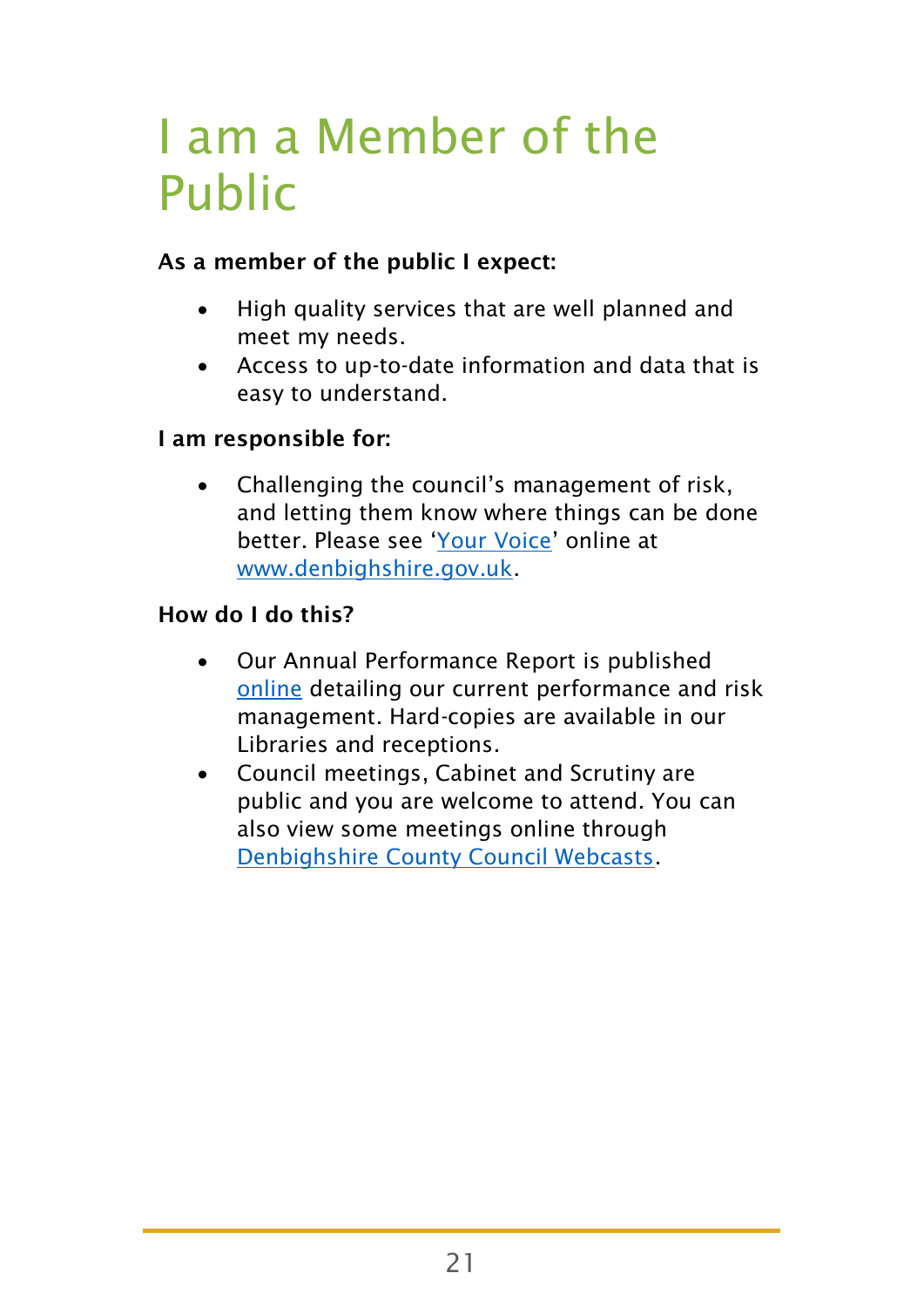# I am an Elected Member

#### As an elected member I expect:

- Reliable information, advice and support from council officers to help me make decisions and carry out my role.
- To be kept informed of issues and risks affecting my ward.

#### I am responsible for:

- Challenging the council's risk management, seeking improvement where possible.
- Understanding the corporate risks facing the council, and being aware of how these risks are being managed.
- Ensuring that any associated risks have been taken into consideration when scrutinising decisions.
- Raising risks not already identified.

#### How do I do this?

- Participate in meetings, representing the voice of the citizen.
- Raise issues / concerns with relevant managers.
- Engage with, and scrutinise the information available in Verto to help inform decisions and identify ways to make improvements.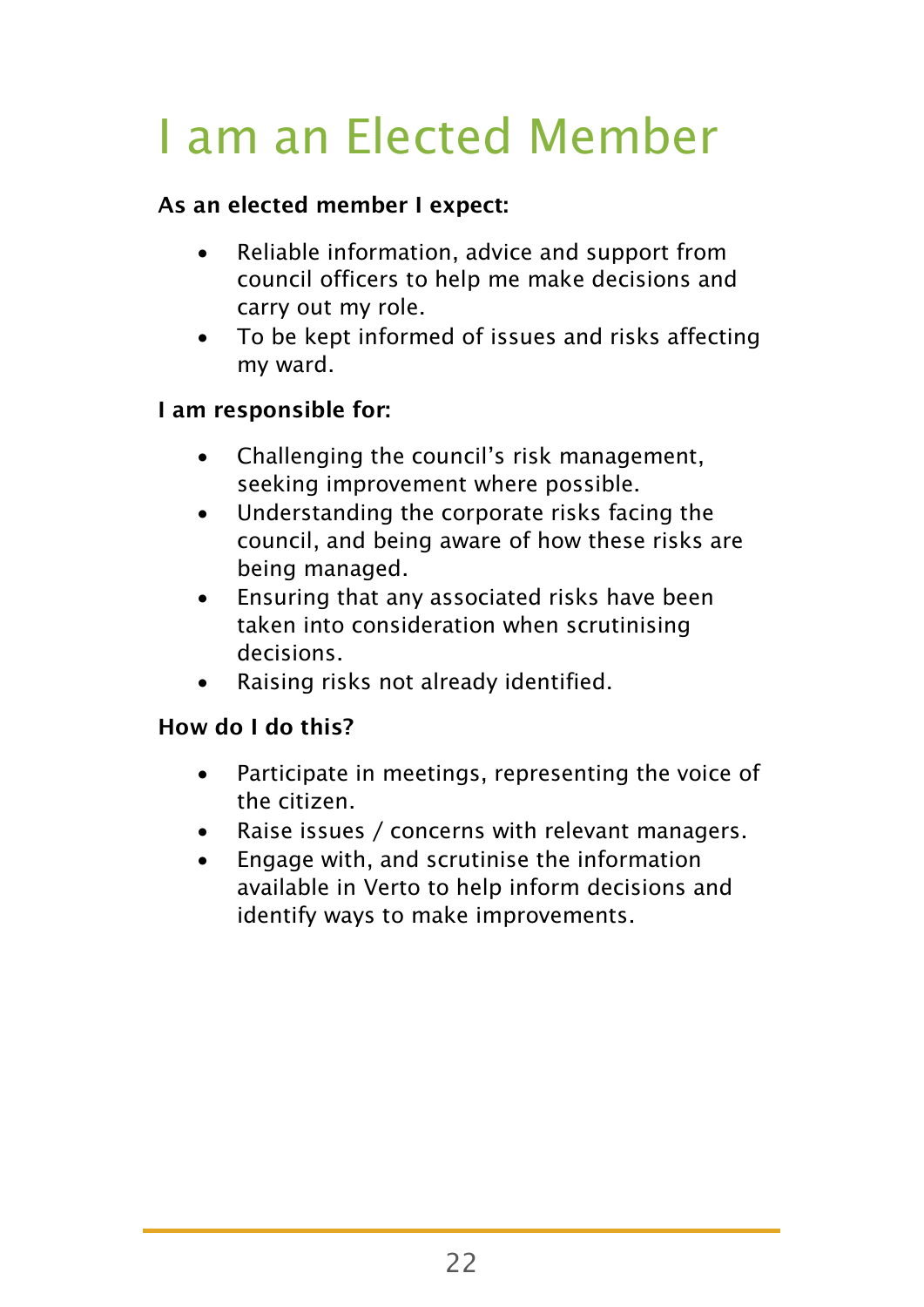### I am a Cabinet Member

#### As a Cabinet Member I expect:

 Accurate and timely information regarding risks to help inform decisions and identify areas for improvement.

#### I am responsible for:

- Monitoring the delivery of service plans and the management of Service Risk Registers with Heads of Service on a quarterly basis.
- Monitoring and driving forward the delivery of our corporate priorities.
- Monitoring and managing risks on the Corporate Risk Register.

#### Have I:

- Met with the relevant Head of Service in my portfolio to give input and agree the content of the Service Plan and Risk Register?
- Reviewed risk information for the council and the services I represent on a quarterly basis?
- Reviewed the Council's risk appetite on an annual basis?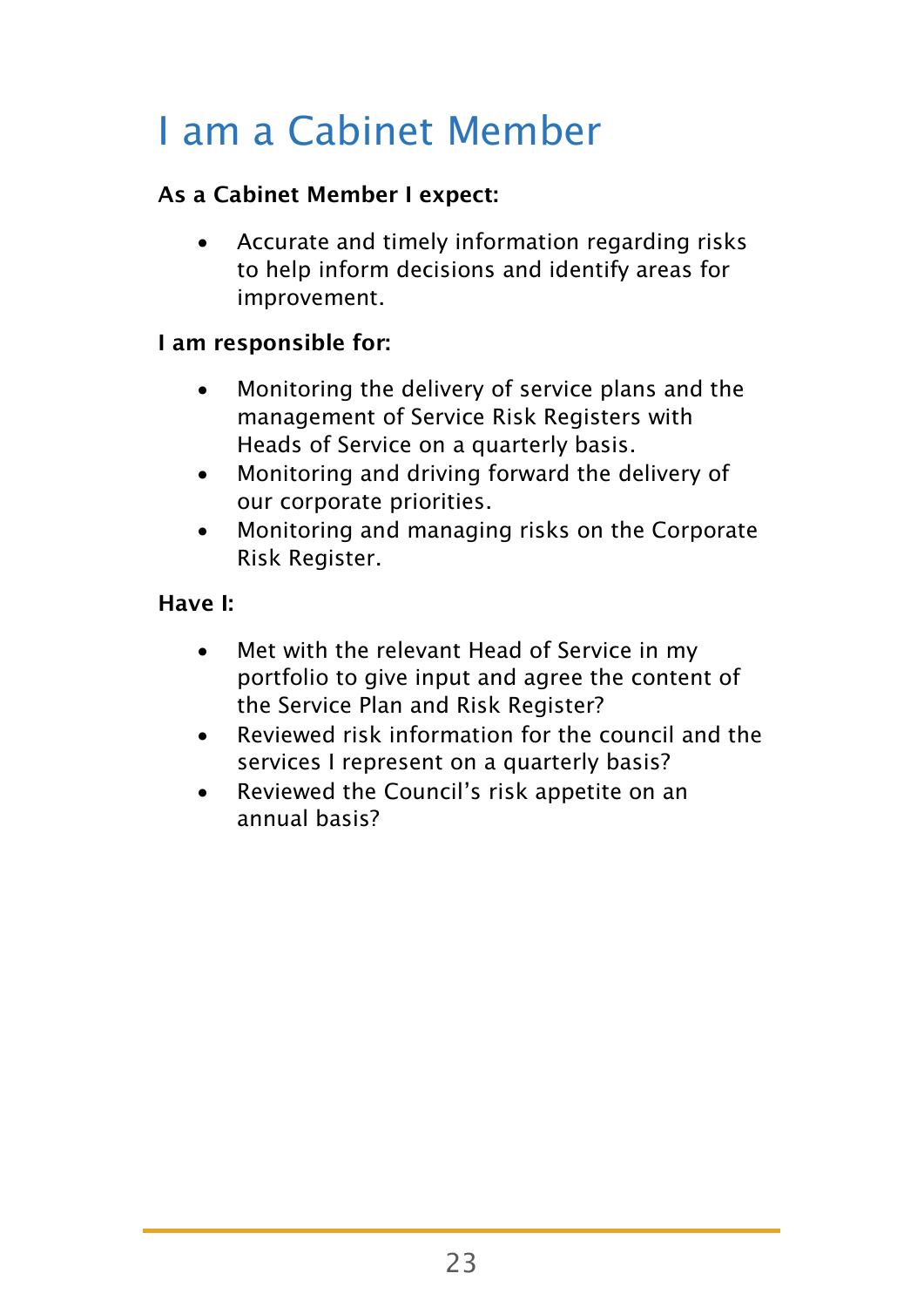### I am a Scrutiny Member

#### As a Scrutiny Member I expect:

 Accurate and timely information regarding risks to help inform decisions and identify areas for improvement.

#### I am responsible for:

- Scrutinising the delivery of service plans and the management of Service Risk Registers.
- Scrutinising the delivery of the council's priorities.
- Scrutinising the management of our Corporate Risk Register.

#### Have I:

 Reviewed Service and Corporate Risk Registers on a regular basis?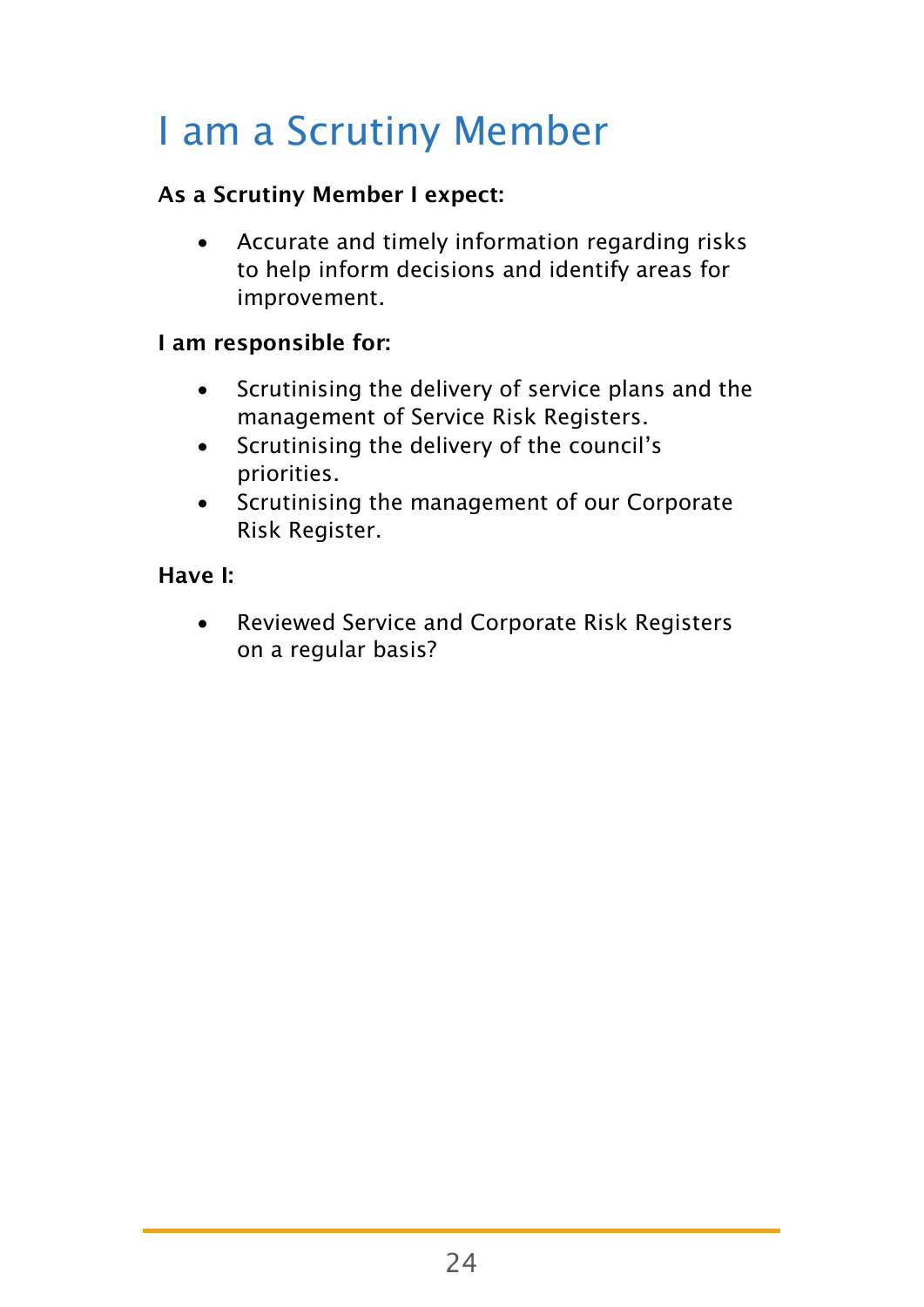### I am a Corporate Governance Member

#### As a member of Corporate Governance I expect:

 Assurance that our risk management processes are robust and being consistently applied across the council.

#### I am responsible for:

- Review and endorsement of the Risk Management Policy & Guidance.
- Monitoring the application of our risk management processes.

#### Have I:

Reviewed risk information in Verto?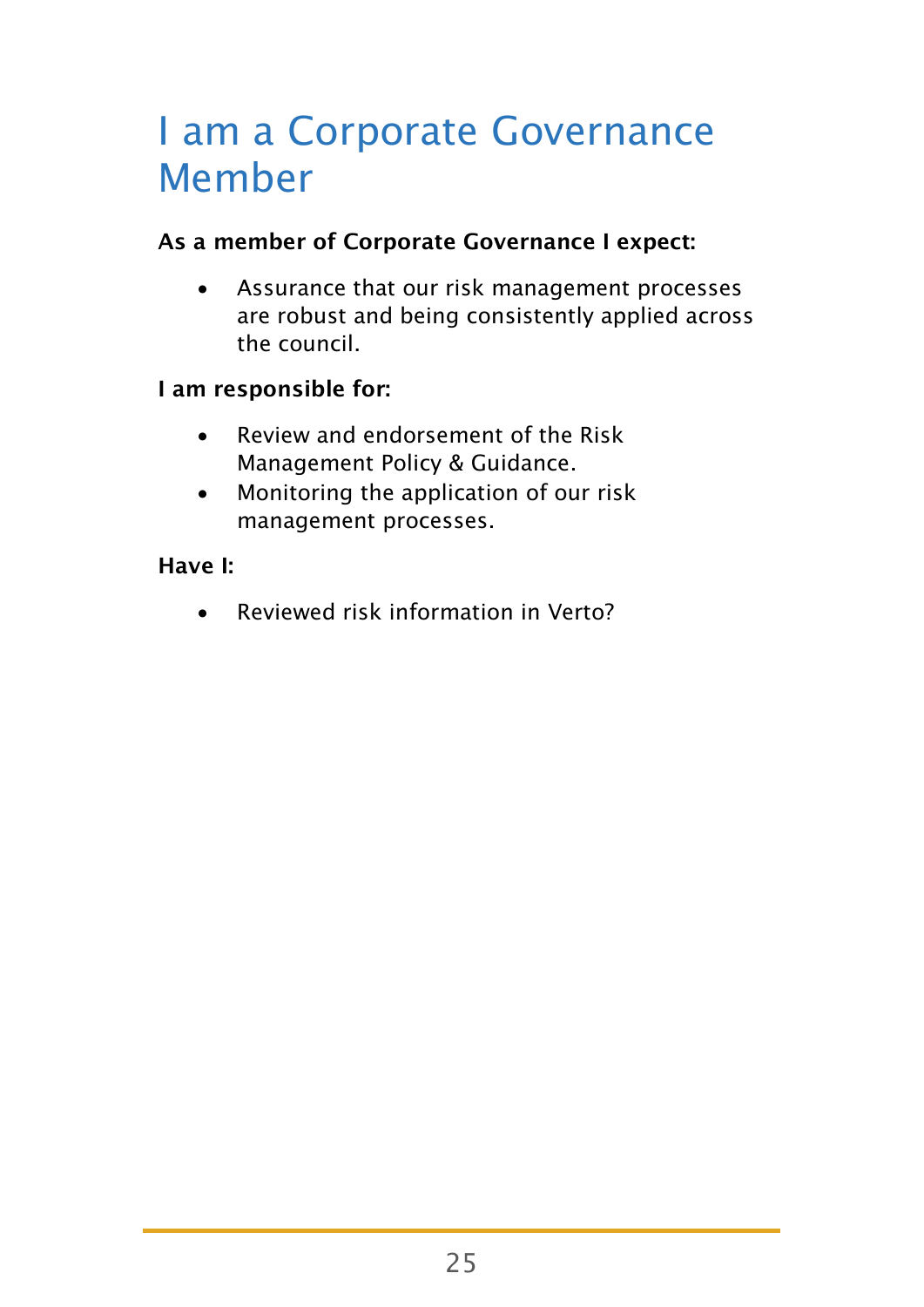# I am a Member of Staff

#### As a member of staff I expect:

- To understand the council's priorities and the contribution my work makes towards them.
- Tools and systems in place that support the development, communication and monitoring of our risk information, helping me to understand how the council and its services are managing risk.

#### I am responsible for:

- Supporting the delivery of the Service Plan.
- Improving services.
- Mitigating potential risks where appropriate.

#### How do I do this?

- Ask questions, contribute ideas and challenge the way we do things.
- Raise any risks or concerns with managers.
- Get involved in the Service Planning process and give your input to the Service Plan.
- Stay up-to-date with the council's risk management processes.
- Provide honest and easy to understand updates on the progress of work and any issues being experienced.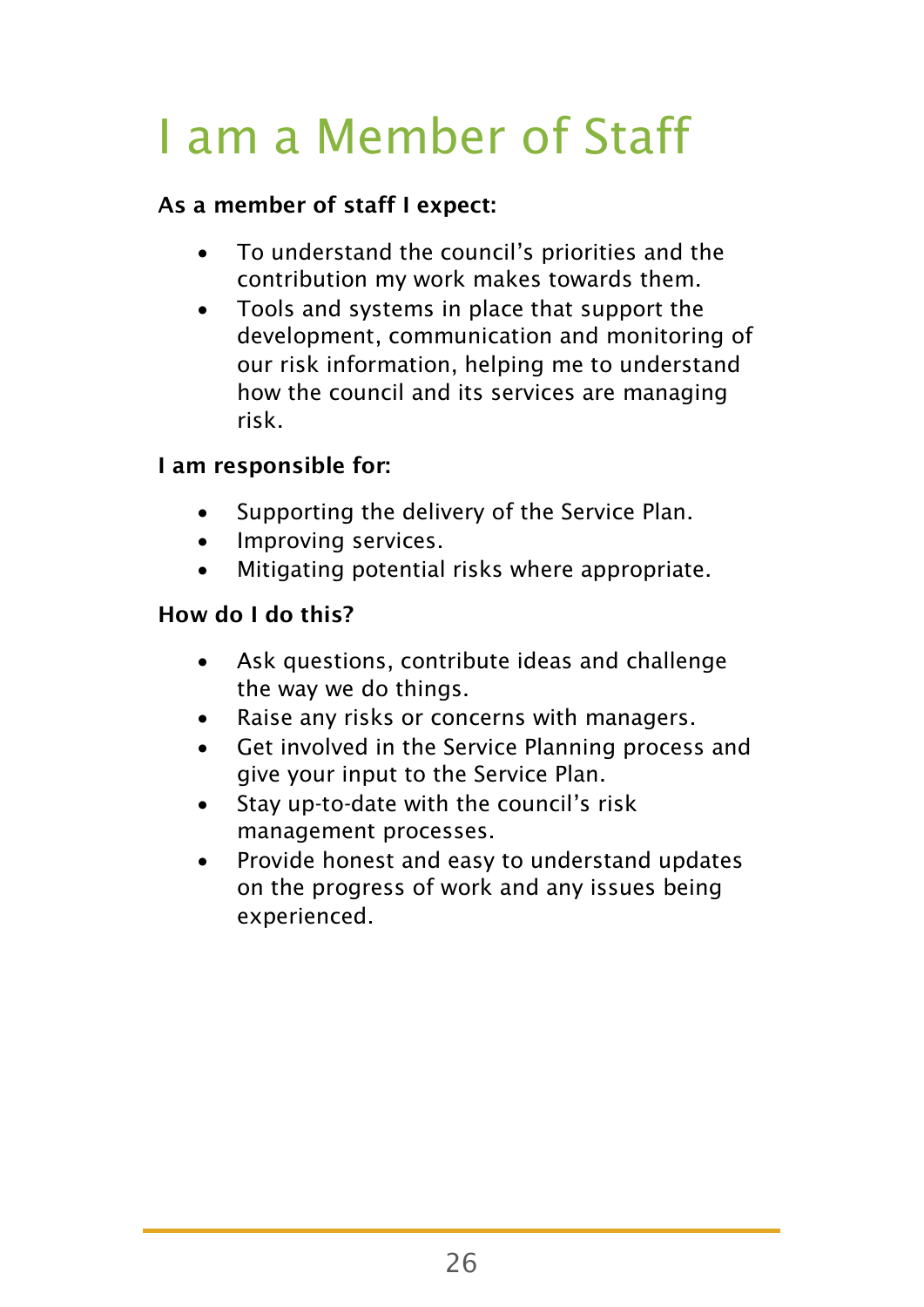### I am the Chief Executive/a Corporate Director

#### As the Chief Executive / a Corporate Director I expect:

 Staff to be engaged with our Risk Management process and understand their contribution.

#### I am responsible for:

- Ensuring the risk management processes remain fit for purpose and effectively implemented
- Championing a culture of risk management within the council
- Monitoring the Corporate Risk Register.
- Keeping elected members informed of issues relevant to them.
- Reviewing service risks with Heads of Service as part of regular 1-2-1 meetings.

#### Have I:

- Provided input to Service Plans and Risk Registers?
- Reviewed risk data on at least a quarterly basis with Heads of Service?
- Reviewed the Council's risk appetite on an annual basis?
- Provided ongoing input to the council's Needs Assessment and used its intelligence to shape service planning, risk management and delivery?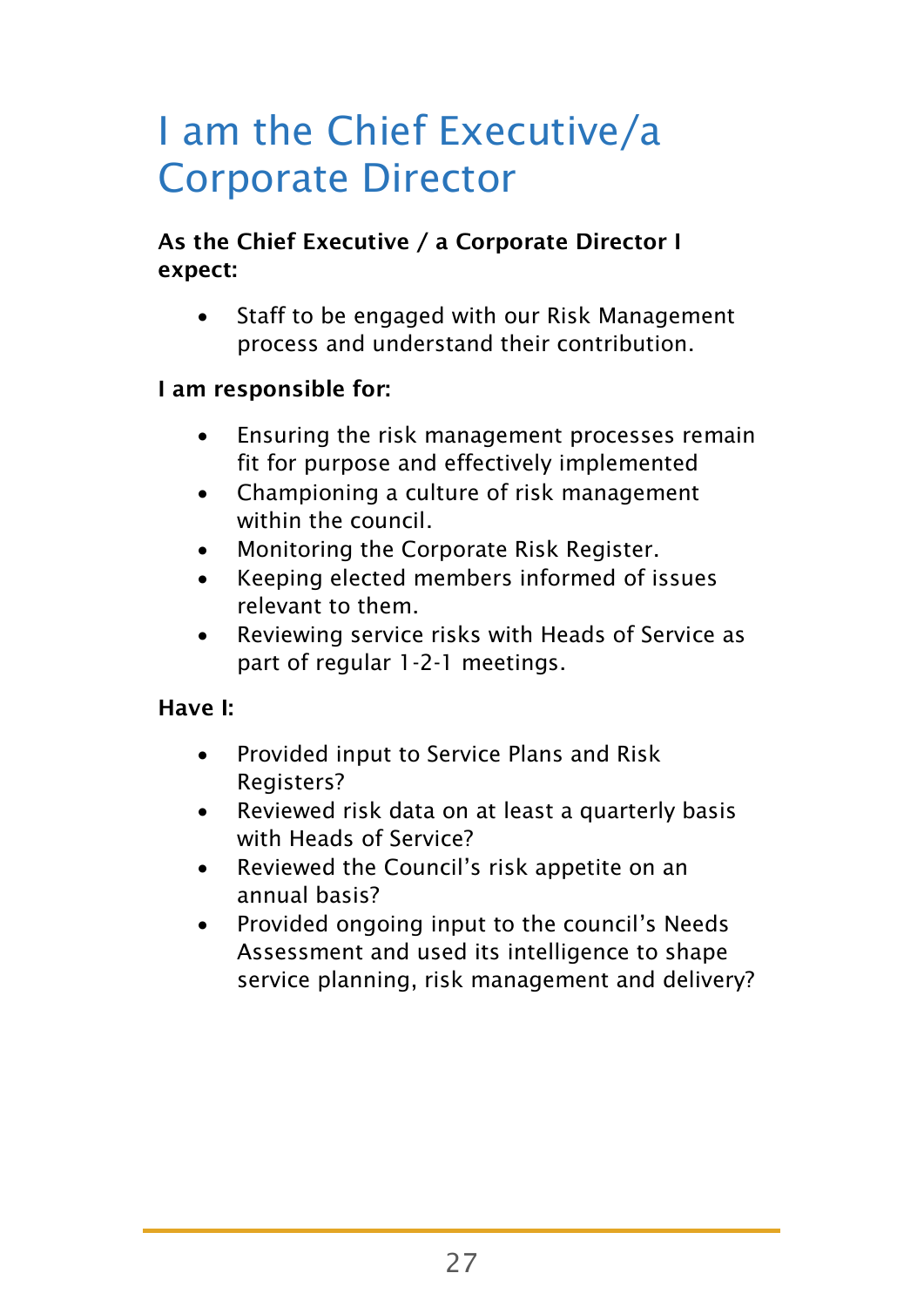### I am a Head of Service

#### As a Head of Service I expect:

- Guidance from Corporate Directors, Cabinet Members, and the Strategic Planning & Performance Team on Risk Management.
- Scrutiny members and Staff to also be engaged in the development and delivery of the Service including risk management.

#### I am responsible for:

- Monitoring the Corporate Risk Register.
- Keeping elected members informed of issues relevant to them.
- The development, communication and delivery of the Service Plan and risks with key stakeholders, which includes keeping elected members informed of issues relevant to them.
- Managing service risk, with input from staff, ensuring that risks are escalated as required.
- Ensuring the risk management processes remain fit for purpose and effectively implemented
- Championing a culture of risk management within the council.

#### Have I:

- Consulted and engaged with key stakeholders, including managers, staff and Lead Cabinet members?
- Taken customer need into account and covered any legislative duties that might apply?
- Considered the implications of plans and potential risks?
- Reviewed risk data on a quarterly basis with my Cabinet Member(s) and management team and identified opportunities to improve?
- Reviewed the Council's risk appetite on an annual basis?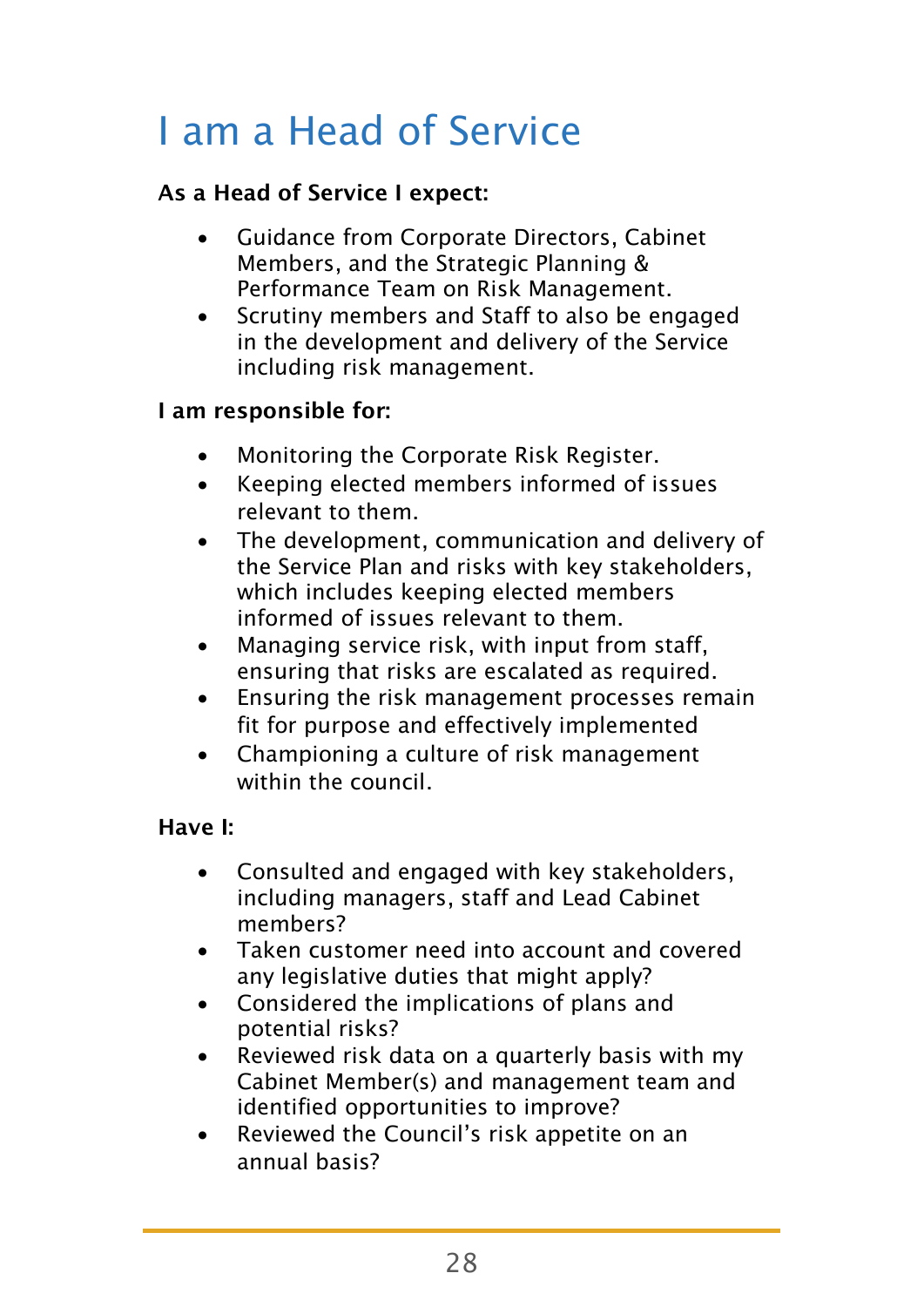- Communicated key messages to staff (good and bad)?
- Provided input to the council's Needs Assessment and used its intelligence to shape service planning, risk management and delivery?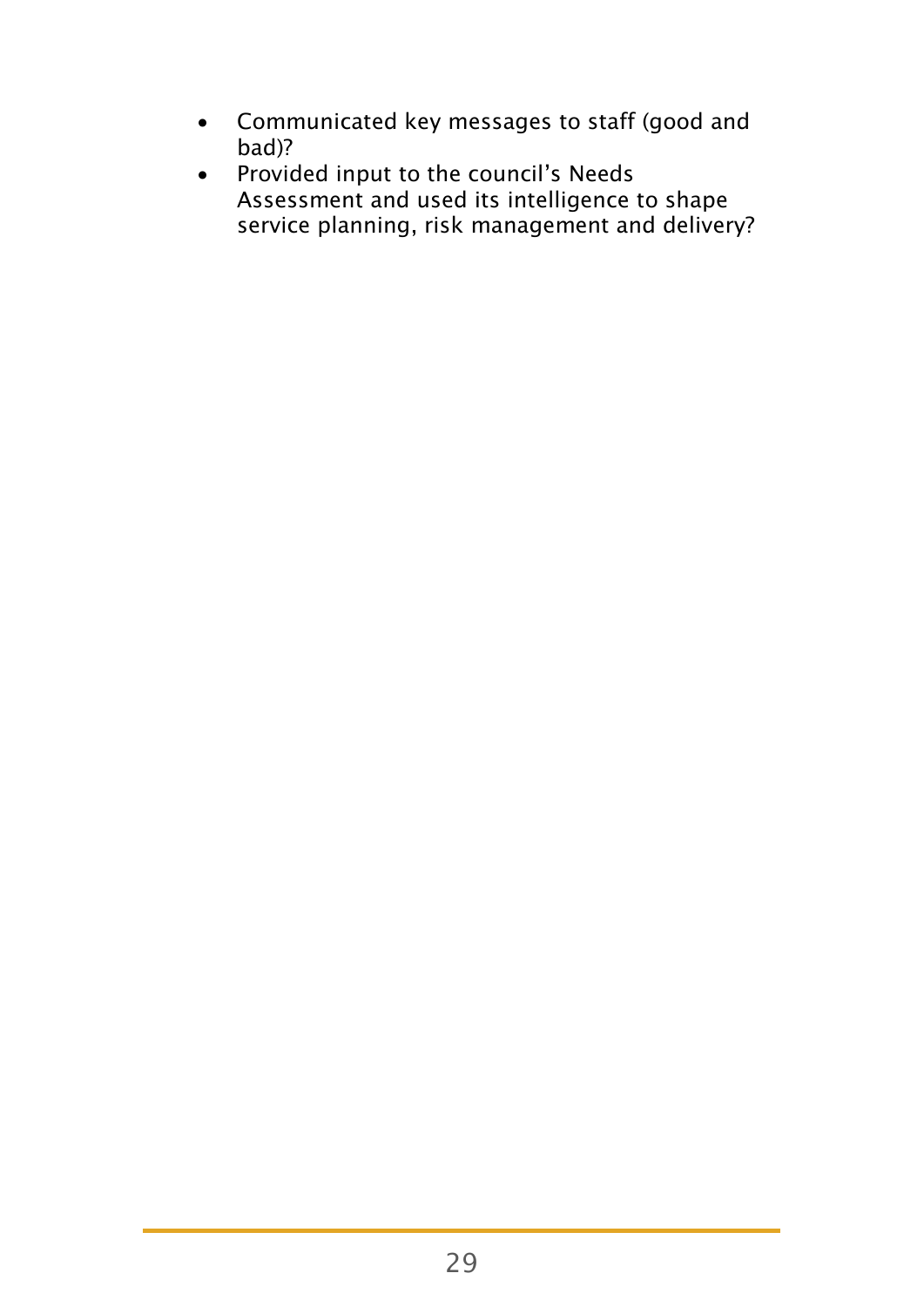### I am a Middle Manager

#### As a Middle Manager I expect:

- Clear direction from the Council and senior leaders.
- Staff to be engaged in the delivery of the Service Plan, aware of the service risk register and understand their contribution towards successful service delivery.

#### I am responsible for:

- Helping Heads of Service communicate the strategic vision of the council and involving staff in the development and delivery of the Service Plan and risks, which includes keeping elected members informed of issues relevant to them.
- Ensure staff engage and commit to activity within the Service Plan.
- Supporting the Head of Service with the monitoring of the service risk register, also engaging with team members.
- Identifying potential risks in service delivery and discussing with the Head of Service.

#### Have I?

- Consulted and engaged with key stakeholders during the development of the Service Plan and Risk Register?
- Addressed any new legislative duties?
- Evaluated the implications of the plan and potential risks?
- Set realistic expectations for projects / activities?
- Reviewed risk data on a quarterly basis to inform the Service's own improvement?
- Communicated key messages to staff (good and bad)?
- Provided ongoing input to the council's Needs Assessment and use its intelligence to shape service planning, risk management and delivery?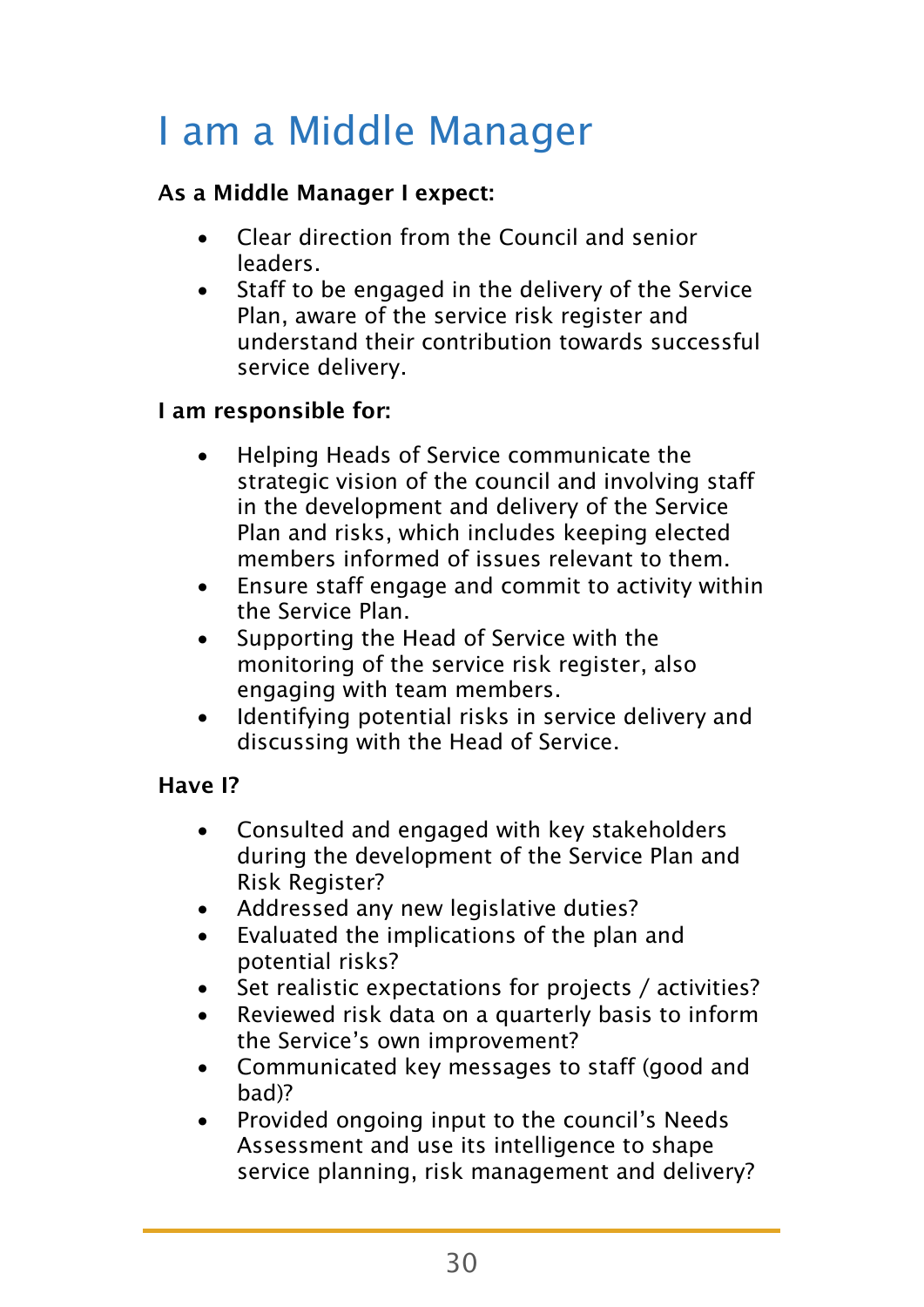### I am a Performance Officer within a service

#### As a Lead Performance Officer I expect:

- To have a clear understanding of the councils risk management processes.
- Service Plans and Risk Registers to have input and ongoing challenge from stakeholders, including the Corporate Director(s), Lead Cabinet Member(s), staff and the public.

#### I am responsible for:

- Supporting the Head of Service in the completion and communication of a clear and easy to follow Service Plan (by March 31<sup>st</sup>) and Risk Register, ensuring the involvement of the right people, and making sure that staff understand their commitments.
- Keeping the Service Plan and Risk Register up-todate (these are live documents and should be updated with any new activity/developments during the year).
- Ensuring that accurate and easy to understand risk updates have been provided in Verto within one month of the end of the quarter. Any comments provided should be in plain English and avoid acronyms.

#### Have I:

- Consulted with and involved the relevant Strategic Planning & Performance Officer to ensure that there is consistency in the approach you take and no conflict with work elsewhere?
- Ensured that customer needs are taken into account, as well as any legislative duties that apply?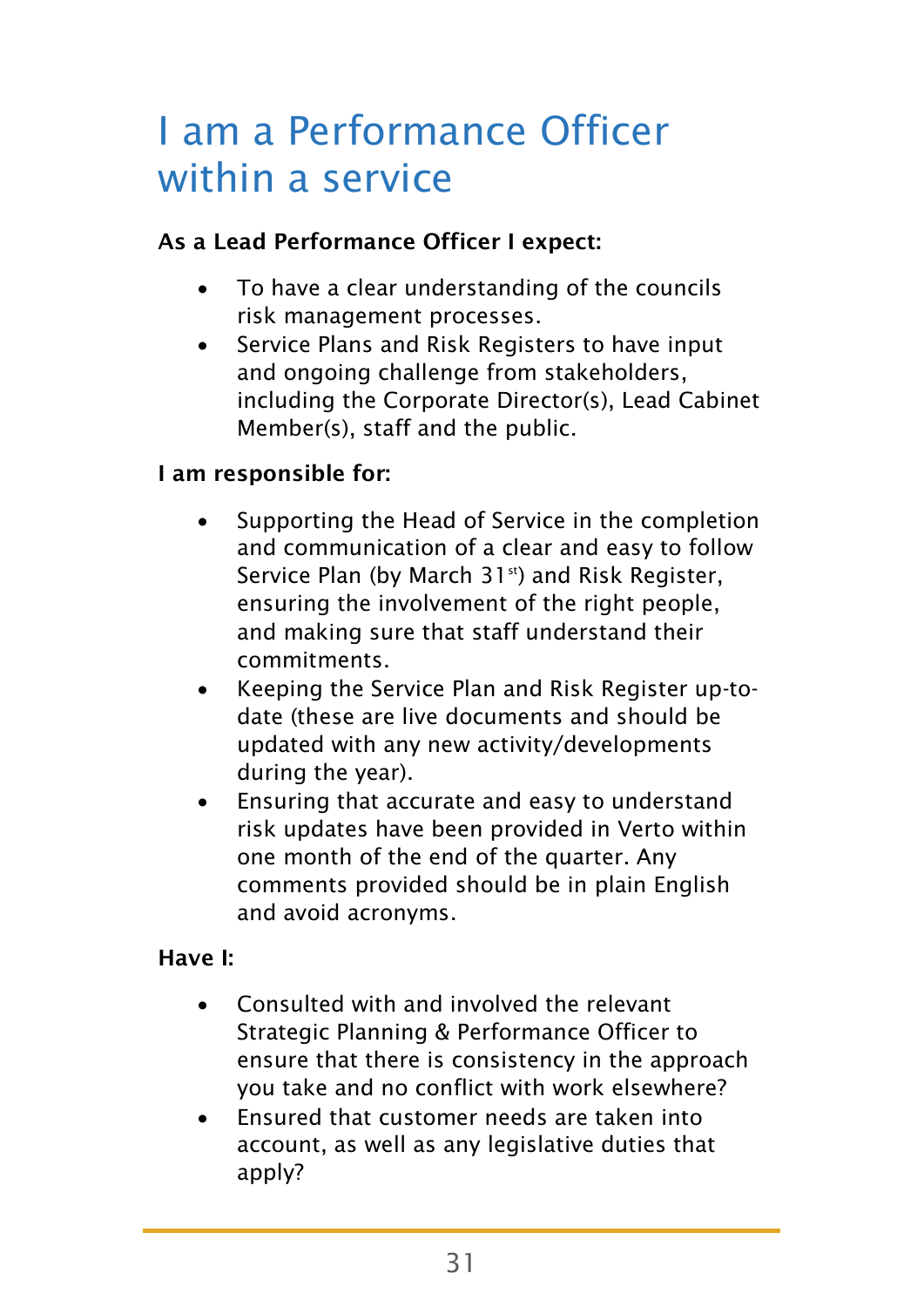- Analysed the implications of the service plan and potential risks?
- Used Verto to help collate the detail of the Service Plan and maintain the Service Risk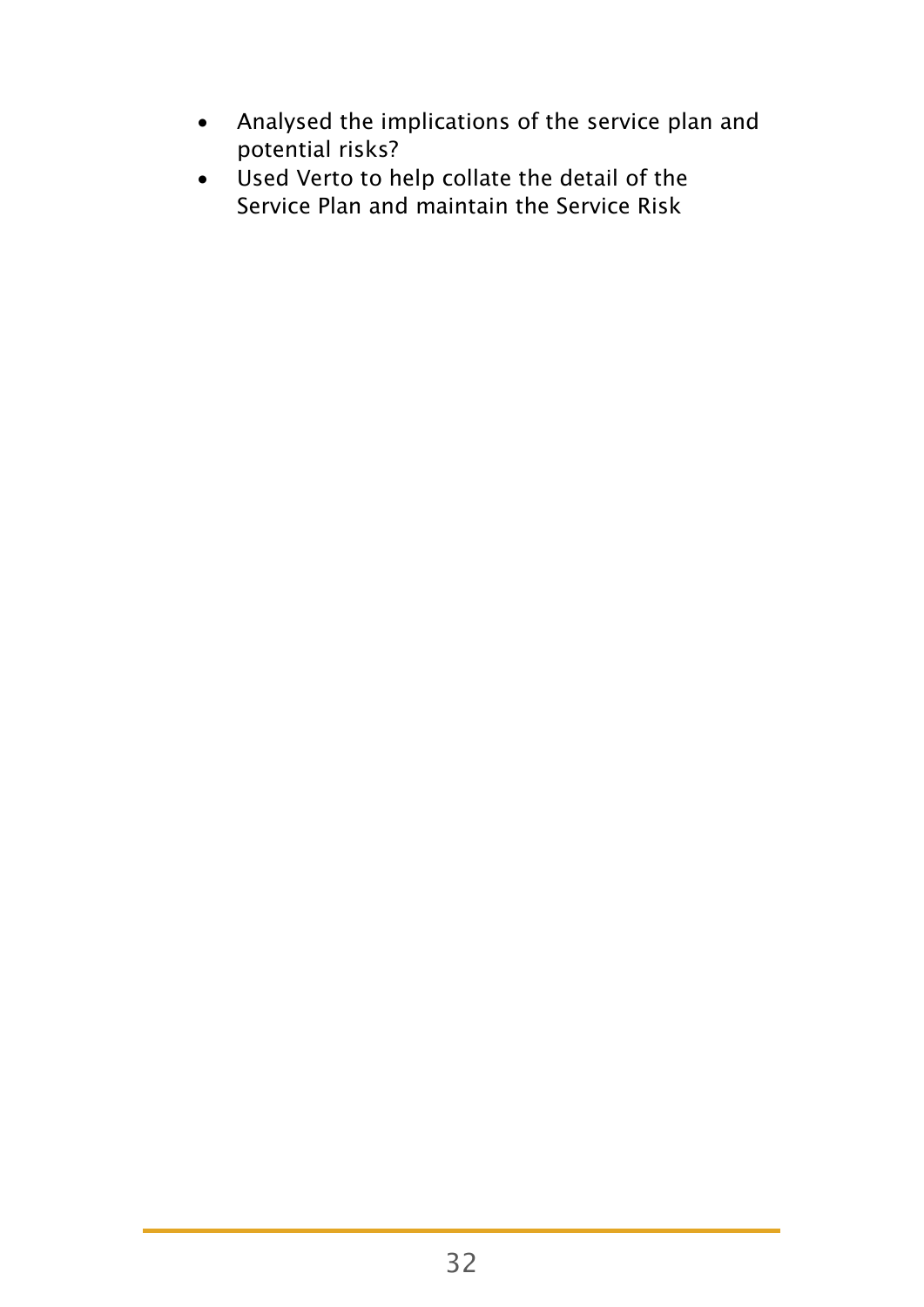### I am a Strategic Planning & Performance Officer

#### As a Strategic Planning & Performance Officer I expect:

- Service Risk Registers to be maintained and upto-date.
- Accurate quarterly updates to be submitted within one month of the end of a quarter, with clear and understandable comments where applicable.
- Issues to be challenged by stakeholders, in particular by Cabinet, Scrutiny and the public.

#### I am responsible for:

- Maintaining the integrity of the data collection, monitoring and reporting process within the council.
- Supporting services in their service planning and risk management, ensuring consistency of approach, and giving due regard to important considerations such as the Equality Act, the Wellbeing of Future Generations Act, the Social Services & Well-being Act, and other council and partnership commitments.
- Producing accurate information and reports as required by Senior Leaders, the Council, Cabinet, Scrutiny and Corporate Governance.

#### Have I?

- Monitored quarterly risk updates from services?
- Supported services in the ongoing monitoring of risk as required?
- Liaised with services and senior management to ensure risks are properly recorded and escalated as required?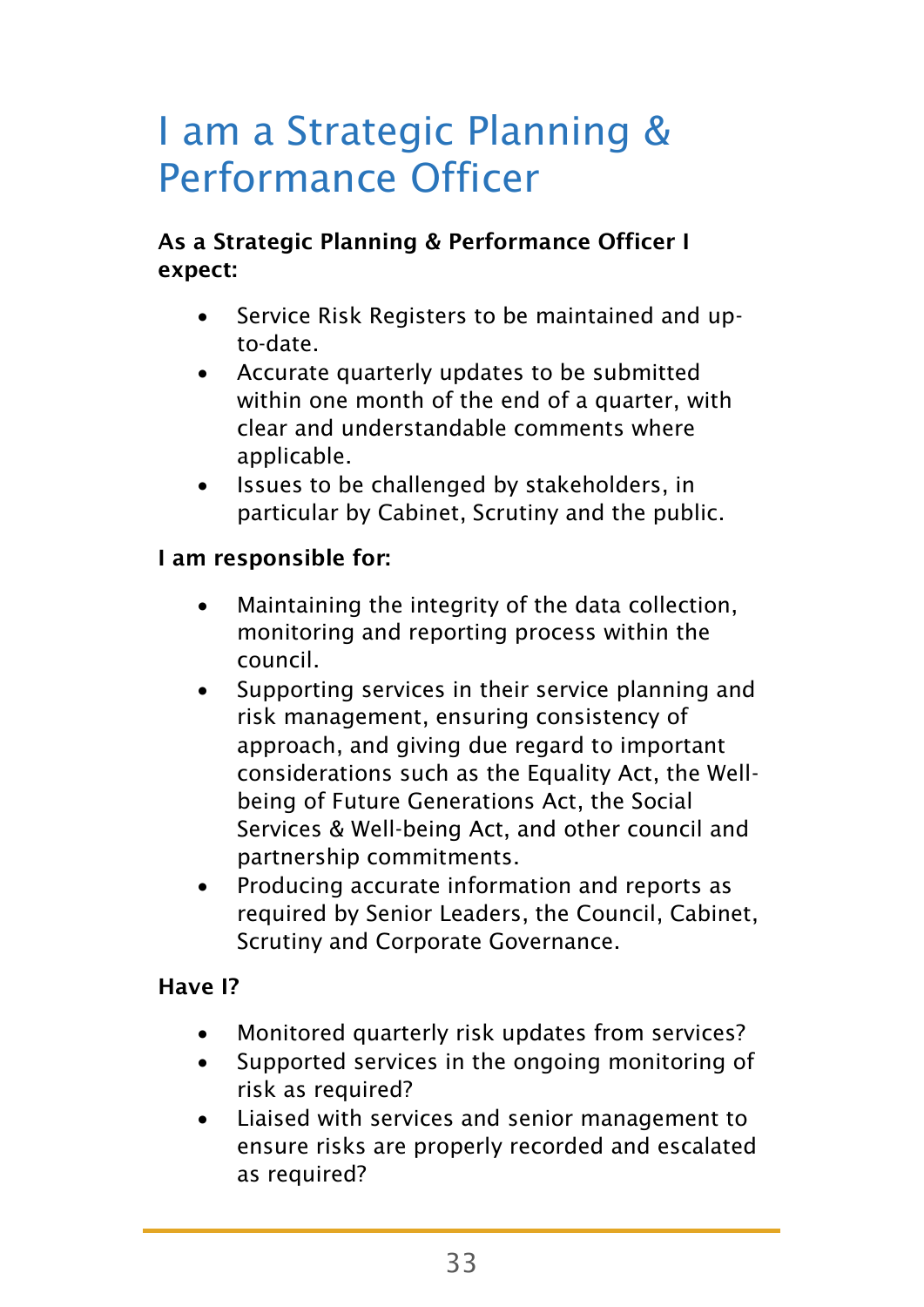### Glossary

### Plans

| <b>Corporate Plan</b>                                 | Corporate Plan is the overarching<br>The<br>strategic plan for the council, and responds<br>to the Public Services Board's Well-being<br>Plan. It sets out our main priorities for the<br>term of council. This sits above Service Plans.                                                                                                                                                                                                                                                                                                                                                                                                                                                                          |
|-------------------------------------------------------|--------------------------------------------------------------------------------------------------------------------------------------------------------------------------------------------------------------------------------------------------------------------------------------------------------------------------------------------------------------------------------------------------------------------------------------------------------------------------------------------------------------------------------------------------------------------------------------------------------------------------------------------------------------------------------------------------------------------|
| <b>Service Plan</b>                                   | The Service Plan is really the basis of the<br>Council's<br>Performance<br>Management<br>Framework.<br>It<br>contains<br>all<br>indicators<br>performance measures and<br>improvement<br>activity relating to the key outcomes that<br>services consider important. Service Plans<br>feed up into the council's Corporate Plan and<br>the Public Services Board's Well-being Plan,<br>and are signed off by the relevant Cabinet<br>Lead Member. Some<br>services<br>also have<br>beneath their<br>service<br>operational<br>plans<br>these<br>monitored<br>plans.<br>but<br>are<br>not<br>corporately.                                                                                                            |
| <b>Strategic</b><br><b>Equality Plan</b>              | The Equality Act 2010 requires public bodies<br>have a plan<br>in<br>place to<br>address<br>to<br>inequalities. This<br>previously<br>has<br>been a<br>document<br>to<br>the<br>council's<br>separate<br>Corporate Plan, but will in future be included.<br>One of the Well-being Goals set by the Welsh<br>Government is for a More Equal Wales. It<br>makes sense, therefore, to incorporate this<br>into our core business. There are<br>nine<br>protected characteristics when we talk about<br>equalities:<br>disability;<br>gender<br>age;<br>marriage<br>civil<br>reassignment;<br>and<br>partnership; pregnancy and maternity; race;<br>religion<br>belief;<br>sex:<br>and<br>or<br>sexual<br>orientation. |
| The Well-being<br>of Future<br><b>Generations Act</b> | The Well-being of Future Generations (Wales)<br>Act is about improving the social, economic,<br>environmental and cultural well-being of<br>Wales. It will make us think more about the<br>long-term, work better with people and<br>communities and each other, look to prevent<br>take<br>problems<br>and<br>more joined-up<br>a<br>approach with partners. All decisions must<br>be<br>understood<br>the<br>context<br>of<br>the<br>in                                                                                                                                                                                                                                                                          |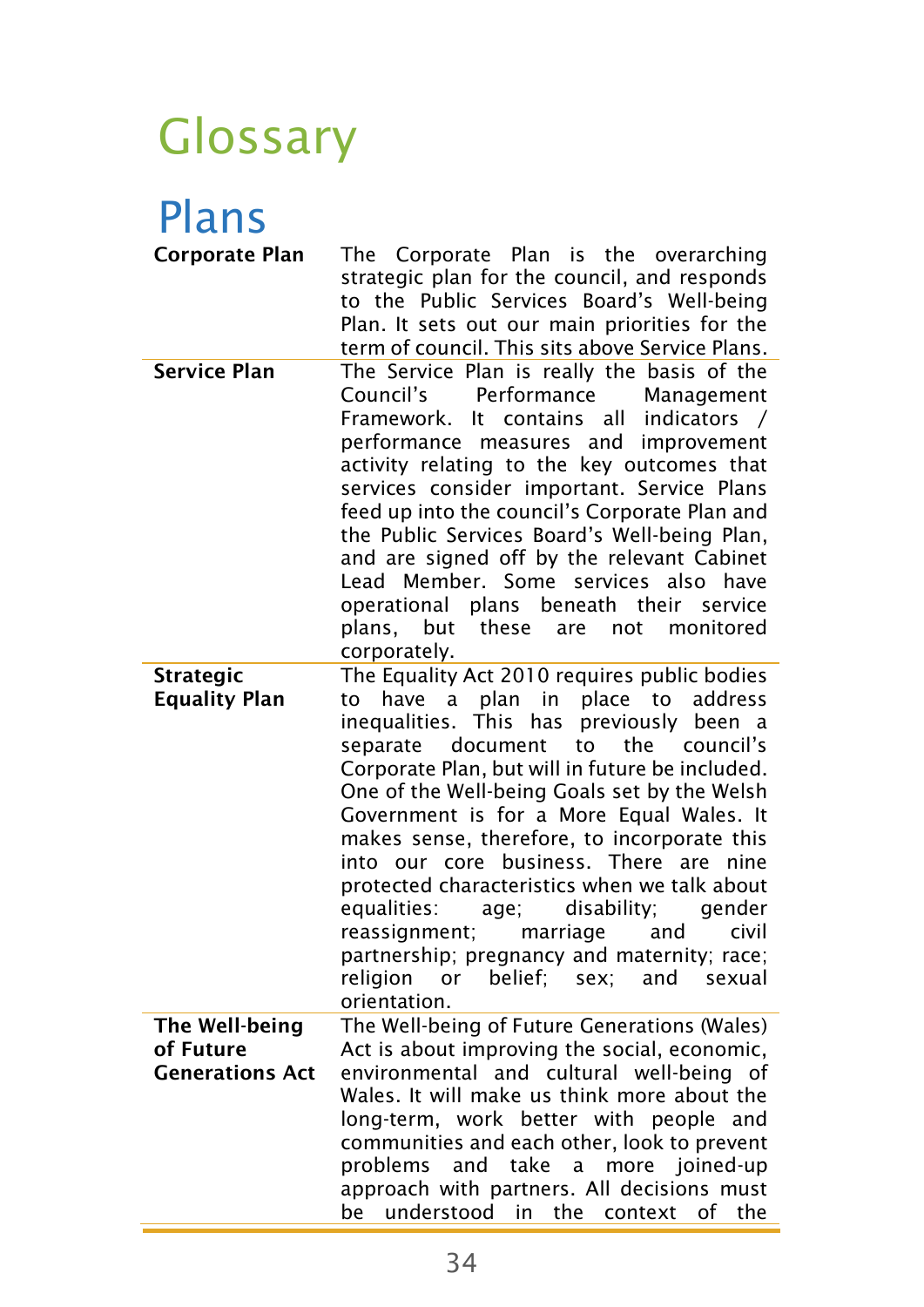Sustainable Development Principle. For more information, take a look at the [Essentials](http://thewaleswewant.co.uk/sites/default/files/Guide%20to%20the%20WFGAct.pdf)  [Guide](http://thewaleswewant.co.uk/sites/default/files/Guide%20to%20the%20WFGAct.pdf) online – [www.thewaleswewant.co.uk](http://www.thewaleswewant.co.uk/)

### Reports

Annual Performance Report The Annual Performance Report is a statutory requirement for all local authorities and must be published by October 31. This is the overall analysis of the council's performance against its Strategic Plans – primarily the Corporate Plan – for the preceding financial year.

### Performance Management

| Improvement<br><b>Activity</b>                    | Improvement Activity are key programmes,<br>projects or actions that have been identified<br>to support the outcome. This includes<br>actions arising from the staff survey or risk<br>registers.                                                                                                                                                                                                                                                                                                                                                            |
|---------------------------------------------------|--------------------------------------------------------------------------------------------------------------------------------------------------------------------------------------------------------------------------------------------------------------------------------------------------------------------------------------------------------------------------------------------------------------------------------------------------------------------------------------------------------------------------------------------------------------|
| <b>Outcome</b>                                    | The<br>Results<br>council<br>Based<br>uses<br>Accountability (RBA) to monitor the delivery<br>of its plans. An outcome is a benefit<br>experienced by a customer (usually the<br>public) or community (such as businesses,<br>for example). For support services the<br>customer may be internal. An example of an<br>outcome is 'Students achieve their potential'.                                                                                                                                                                                         |
| Performance<br>Management<br>System               | The council uses a cloud management<br>system called Verto to monitor service<br>performance, project management and risk<br>information.                                                                                                                                                                                                                                                                                                                                                                                                                    |
| <b>Project Register</b>                           | The Project Register is a record of current<br>projects being delivered by the council.                                                                                                                                                                                                                                                                                                                                                                                                                                                                      |
| <b>Service</b><br>Performance<br><b>Challenge</b> | The Service Performance Challenge<br>(or<br>Service Challenge) is an annual process that<br>looks at the overall performance of a Service.<br>Generally one is held per month. The panel<br>is usually chaired by the Chief Executive, and<br>attended by the relevant lead Cabinet<br>Member(s), scrutiny committee members,<br>Directors, Head of Business<br>Corporate<br>Improvement & Modernisation and Head of<br>Finance & Assets. Our regulators also attend.<br>The Panel usually meet three weeks before<br>the Challenge to set Lines of Inquiry. |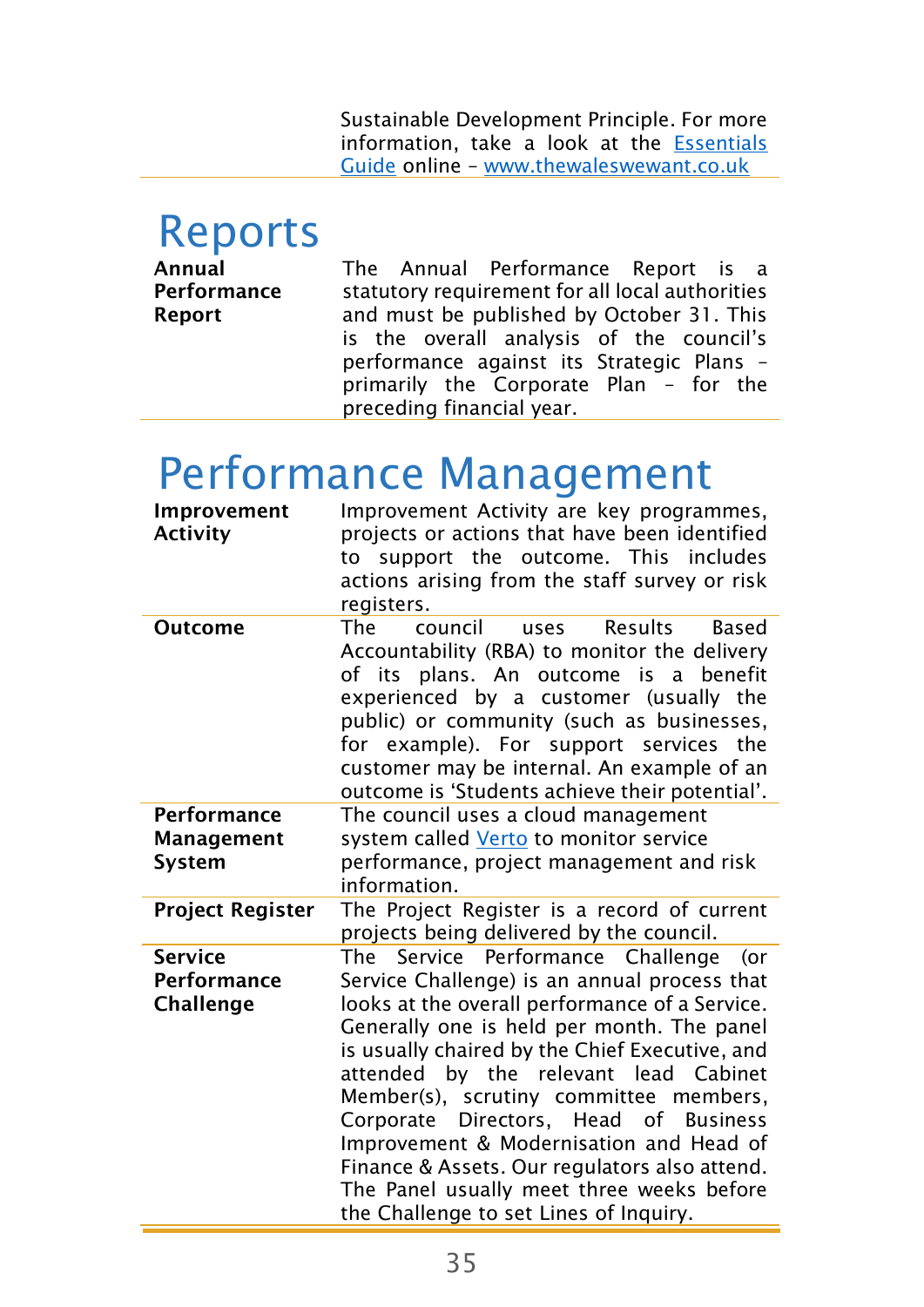| <b>Service</b><br>Planning | Service Planning is activity that usually takes<br>place between January and March to agree<br>the content of service plans for the following<br>financial<br>year. Strategic<br>Planning<br>&<br>Performance Officers work with Performance<br>Lead Officers and Heads of Service to<br>develop these in Verto by March 31 <sup>st</sup> , though<br>they are live documents that should be kept<br>up-to-date throughout the year. The activity<br>in Service Plans will inform the council's<br>annual delivery document, which<br>is is<br>published in April / May. The template for<br>Service Plans is in Verto, and is based on the<br>Results Based Accountability (RBA) approach.<br>For further guidance on how to build a<br>service plan, speak to the Strategic Planning<br>& Performance Team. |
|----------------------------|---------------------------------------------------------------------------------------------------------------------------------------------------------------------------------------------------------------------------------------------------------------------------------------------------------------------------------------------------------------------------------------------------------------------------------------------------------------------------------------------------------------------------------------------------------------------------------------------------------------------------------------------------------------------------------------------------------------------------------------------------------------------------------------------------------------|
| <b>Thresholds</b>          | In Denbighshire we avoid the term 'target'.<br>Instead we prefer to work within a range that<br>represents what it means to be Excellent<br>(Green), Good (Yellow), Acceptable (Orange),<br>or a Priority for Improvement (Red). To<br>determine that range we set an Excellence<br>(Green) and Intervention (Red) threshold for<br>all indicators and performance measures.<br>usually as part of our service planning<br>activity. Acceptable and Good thresholds are<br>calculated<br>by taking<br>the half-way point<br>Excellence<br>and Intervention.<br>between<br>Denbighshire works to a four colour ROYG<br>system in Performance, Project and Risk<br>Management.                                                                                                                                  |

### Risk Management

| An existing process, policy, practice or other<br>Control<br>action that acts to minimize negative risk or<br>enhance positive opportunities. The word<br>'control' may also be applied to a process<br>designed to provide reasonable assurance<br>regarding the achievement of outcomes. |                                                                                                                                                                                                                                                                            |  |  |
|--------------------------------------------------------------------------------------------------------------------------------------------------------------------------------------------------------------------------------------------------------------------------------------------|----------------------------------------------------------------------------------------------------------------------------------------------------------------------------------------------------------------------------------------------------------------------------|--|--|
| <b>Corporate Risk</b><br>Register                                                                                                                                                                                                                                                          | The Corporate Risk Register is owned by the<br>Senior Leadership Team (SLT) and Cabinet. It<br>is monitored by them and Performance<br>Scrutiny on a six-monthly basis. It takes the<br>most severe and common risks from Service<br>Risk Registers and Corporate Director |  |  |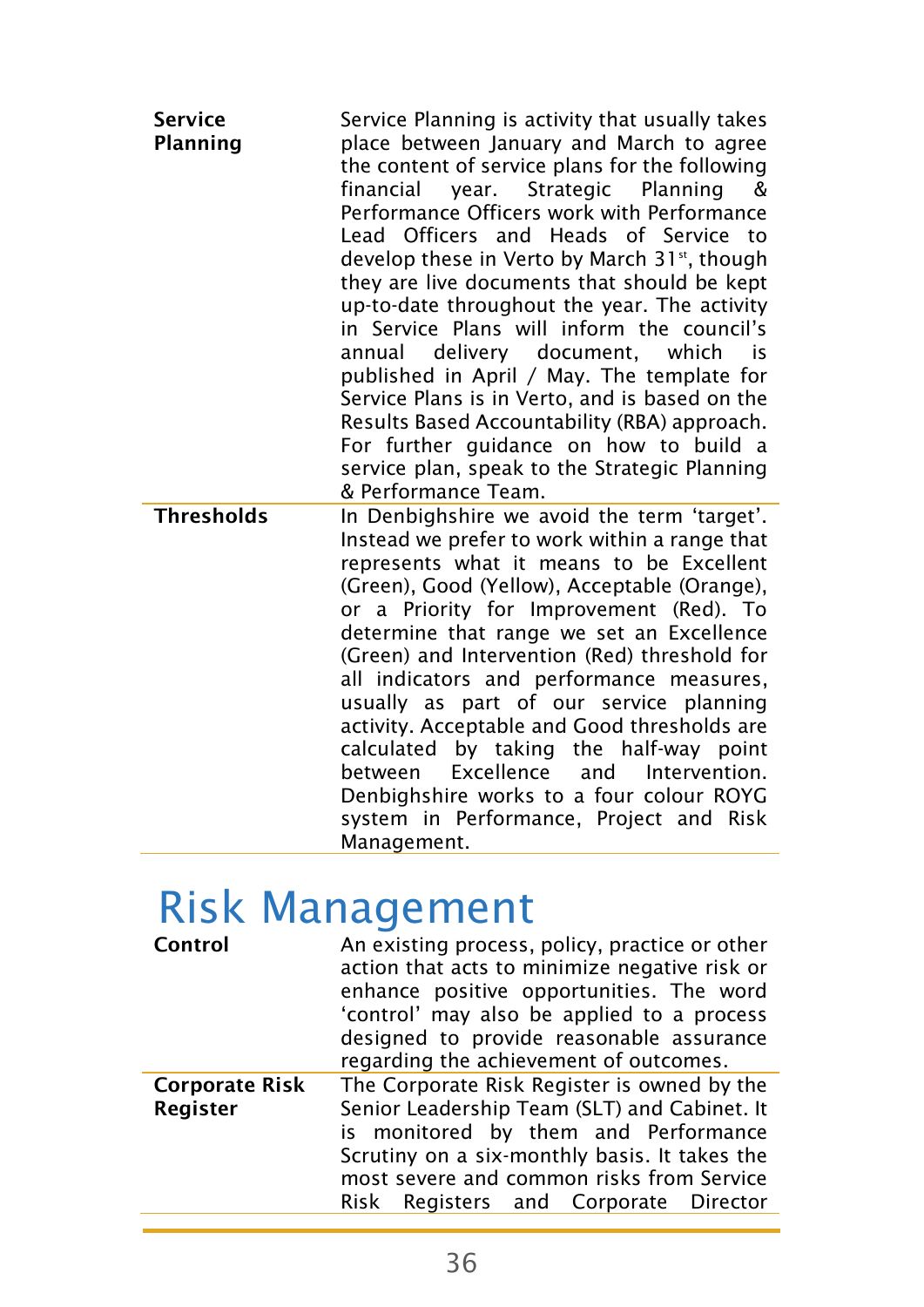|                                          | portfolios. Like the Service Risk Registers, it<br>is stored on Verto.                                                                                                                                                                                                                      |
|------------------------------------------|---------------------------------------------------------------------------------------------------------------------------------------------------------------------------------------------------------------------------------------------------------------------------------------------|
| Event                                    | of<br>particular<br>Occurrence<br>a<br>set<br>of<br>circumstances. An event can be certain or<br>uncertain. An<br>event can<br>be<br>single<br>a<br>occurrence or a series of occurrences.                                                                                                  |
| Impact                                   | Outcome or impact of an event. There can be<br>more than one impact from one event.<br>Impacts can range from positive to negative.<br>Impacts can be expressed qualitatively or<br>quantitatively. Impacts are considered in<br>relation to the achievement of outcomes.                   |
| <b>Inherent Risk</b><br>(Gross)          | Risk<br>before consideration<br>of<br>existing<br>controls and their effectiveness.                                                                                                                                                                                                         |
| <b>Issue</b>                             | Refers to the consequences of a risk already<br>with us and management mitigation actions<br>underway or planned. In<br>a<br>project<br>are<br>environment an issue is a point or matter in<br>question or in dispute, or a point or matter<br>that is not settled but is under discussion. |
| Likelihood                               | Describes the extent to which an event is<br>likely to occur. Likelihood can be expressed<br>qualitatively or quantitatively. Probability or<br>frequency may be used in describing a risk.                                                                                                 |
| <b>Residual Risk</b><br>(Net)            | remaining after consideration<br>Risk<br>of<br>existing controls and their effectiveness.                                                                                                                                                                                                   |
| <b>Risk</b>                              | A risk is an event that, should it occur, would<br>impact our ability to successfully achieve our<br>priorities. Risk is a measure used to describe<br>the uncertainty surrounding an event and its<br>potential impact.                                                                    |
| <b>Risk Appetite</b>                     | The level of risk we are prepared to tolerate<br>or accept in the pursuit of our long term,<br>strategic objectives.                                                                                                                                                                        |
| <b>Risk Appetite</b><br><b>Framework</b> | The framework describes the behaviors for<br>each of the risk appetite classifications. This<br>helps the Council assess its appetite to takes<br>risks.                                                                                                                                    |
| <b>Risk Appetite</b><br><b>Statement</b> | The<br>the<br>Council's<br>statement<br>sets<br>out<br>approach to risk-taking by defining its risk<br>appetite thresholds.                                                                                                                                                                 |
| <b>Risk</b><br>Assessment                | The overall process of risk identification,<br>analysis, action planning and reviewing.                                                                                                                                                                                                     |
| <b>Service Risk</b><br>Register          | The Service Risk Register captures<br>risks<br>within a Head of Service's portfolio. Like the<br>Corporate Risk Register, these are monitored<br>through Verto.                                                                                                                             |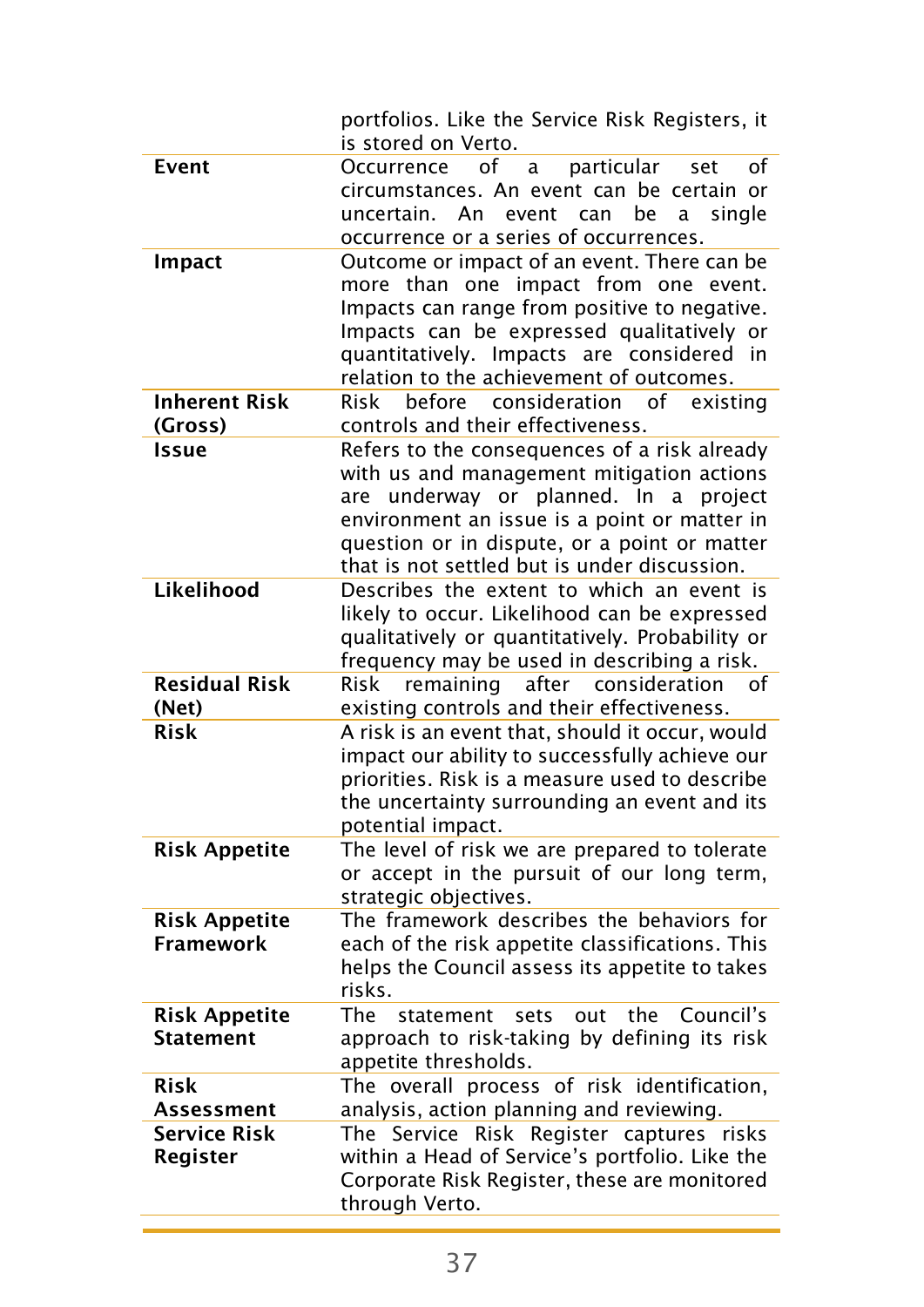

# Appendix: Denbighshire's Risk Appetite Statement

#### Date reviewed: September 2019

This statement sets out Denbighshire County Council's approach to risk-taking by defining its risk appetite thresholds. It is a statement that will be reviewed and modified annually, so that any changes to the organisation's strategies, objectives or its capacity to manage risk, are properly reflected. It will be communicated throughout the organisation in order to drive robust risk management and to ensure risks are properly identified and actively managed.

Risk Appetite is the level of risk we are prepared to tolerate or accept in the pursuit of our long term, strategic objectives. Our aim is to consider all options to respond to risk appropriately, and make informed decisions that are most likely to result in successful delivery, whilst also providing an acceptable level of value for money.

The acceptance of risk is subject to ensuring that all potential benefits and risks are fully understood and that appropriate measures to mitigate risk are established before decisions are made. We recognise that the appetite for risk will vary according to the activity undertaken and hence different appetites and tolerances to risk apply.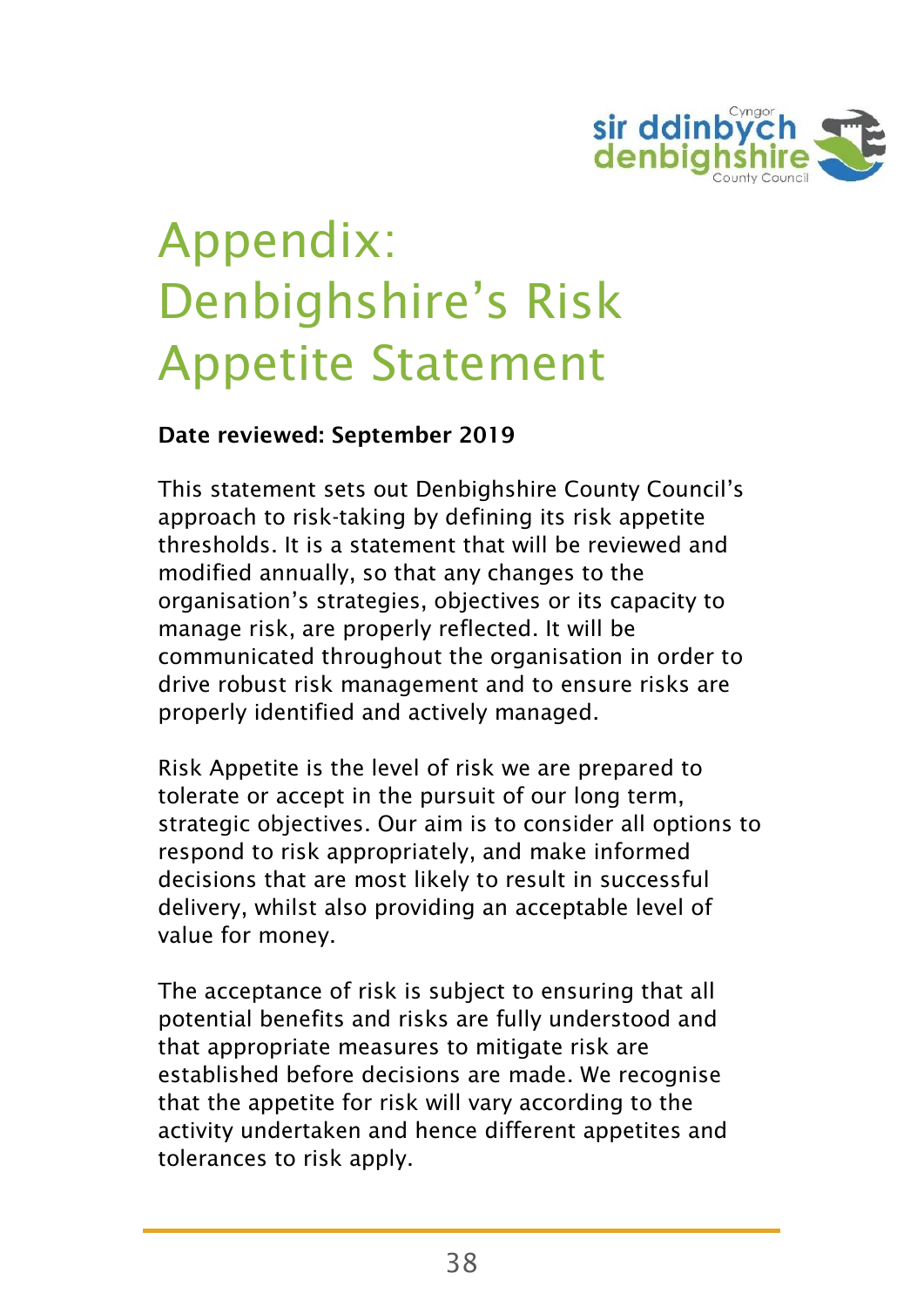Risk appetite does not replace the escalation process defined within the risk management policy. Risks continue to be managed at the lowest and most appropriate level in the organisation and only escalated when action is required outside the control of the current risk owner.

The Council's appetite for risk across its activities is classified against the following scale, which is derived from the [UK Government's Orange Book on Risk](https://www.gov.uk/government/publications/orange-book)  [Management:](https://www.gov.uk/government/publications/orange-book)

| <b>Classification and description</b>                                              |                                                                                                                                                             |                                                                                                                                           |                                                                                                                                                                                                                    |                                                                                                                                                                |  |  |
|------------------------------------------------------------------------------------|-------------------------------------------------------------------------------------------------------------------------------------------------------------|-------------------------------------------------------------------------------------------------------------------------------------------|--------------------------------------------------------------------------------------------------------------------------------------------------------------------------------------------------------------------|----------------------------------------------------------------------------------------------------------------------------------------------------------------|--|--|
|                                                                                    | <b>Unacceptable to take risks</b>                                                                                                                           |                                                                                                                                           | <b>Willingness to take risks</b>                                                                                                                                                                                   |                                                                                                                                                                |  |  |
| <b>Averse</b>                                                                      | <b>Minimalist</b>                                                                                                                                           | <b>Cautious</b>                                                                                                                           | Open                                                                                                                                                                                                               | <b>Hungry</b>                                                                                                                                                  |  |  |
| Avoidance of<br>risk and<br>uncertainty is a<br>key<br>organisational<br>objective | Preference<br>for ultra-<br>safe<br>options<br>that have a<br>low degree<br>of inherent<br>risk and<br>have a<br>potential<br>for only<br>limited<br>reward | Preference for<br>safe options<br>that have a<br>medium<br>degree of<br>inherent risk<br>and may have<br>some<br>potential for<br>rewards | Willing to<br>consider all<br>delivery<br>options<br>and choose<br>one that is<br>most likely<br>to result in<br>successful<br>delivery<br>with an<br>acceptable<br>level of<br>reward<br>(and value<br>for money) | Eager to be<br>innovative<br>and to<br>choose<br>options<br>offering<br>potentially<br>higher<br>business<br>rewards<br>despite<br>greater<br>inherent<br>risk |  |  |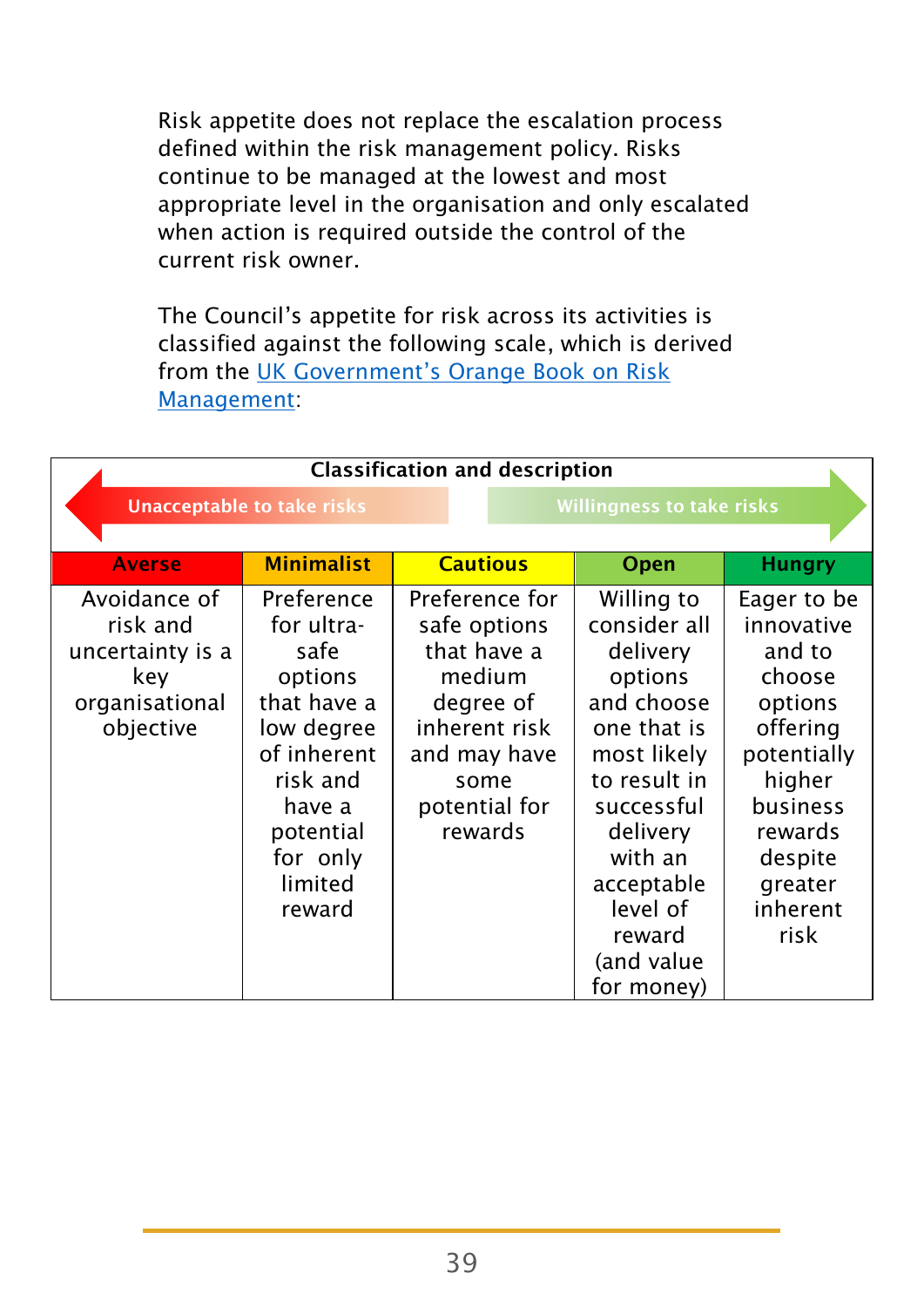### Denbighshire County Council's Risk Appetite

| <b>Denbighshire County Council's Risk Appetite</b> |            |                 |      |               |  |  |
|----------------------------------------------------|------------|-----------------|------|---------------|--|--|
| Averse                                             | Minimalist | <b>Cautious</b> | Open | <b>Hungry</b> |  |  |

| <b>Reputation &amp;</b><br>Credibility  |                                 |                                        |            |  |
|-----------------------------------------|---------------------------------|----------------------------------------|------------|--|
| Operational &<br><b>Policy Delivery</b> |                                 |                                        |            |  |
| <b>Financial</b>                        |                                 | (Treasury<br>management)               | (Projects) |  |
| Compliance &<br>Regulation              |                                 |                                        |            |  |
| People<br>(Workforce)                   | (Terms &<br><b>conditions</b> ) | <b>(Learning &amp;</b><br>development) |            |  |

Reputation and Credibility (risks about the trust/confidence people have in the council): It is considered essential that the Council preserves its reputation. However, the Council is willing to accept an Open Risk Appetite in the conduct of any of its activities that could put its reputation at risk but only where there is confidence that the likely outcome is anticipated to be successful.

Operational and Policy Delivery (risks which focus on long term goals and the service which our customers receive): The environment the Council works in is continually changing through both its internal operations, the services it provides and the external environment. The Council aims to be a leading local authority in North Wales and aims to be progressive and innovative. Therefore, the Council is willing to accept an Open Risk Appetite.

Financial (risks about financial loss and value for money): The Council aims to maintain its long-term financial viability and its overall financial strength whilst aiming to achieve its strategic and financial objectives. Although the approach to risk is detailed in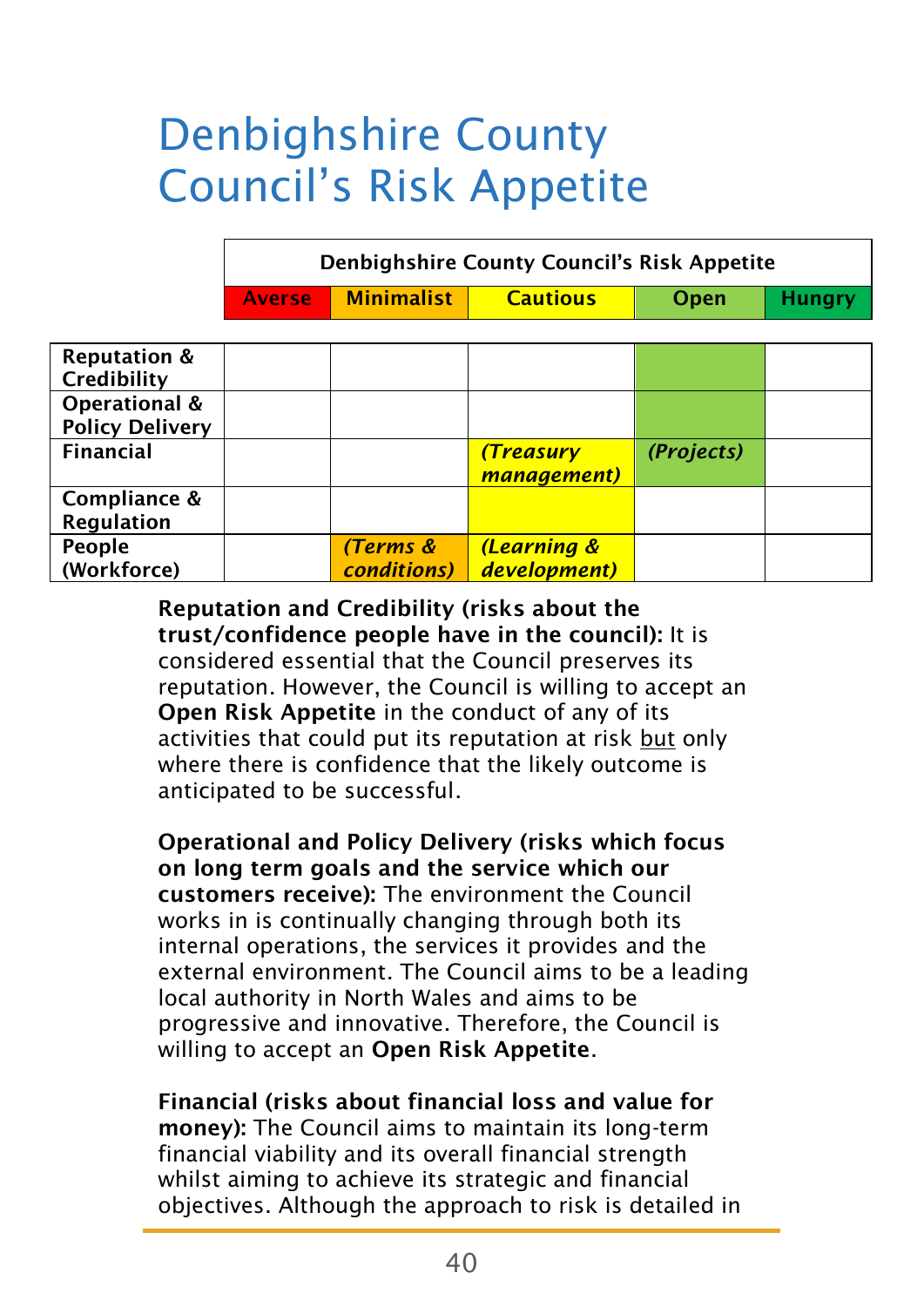a number of key documents, such as the Medium Term Financial and the Treasury Management Strategy that are approved on an annual basis, the following key points are important:

- The Council is required to set a balanced overall revenue budget by early March every year and Heads of Service must then contain net expenditure within approved service totals. In practice the council aims to have a balanced budget approved by Cabinet and Council in January, and Council Tax set in February, well before the statutory deadline;
- In accordance with its reserves strategy, a minimum General Fund unallocated reserves balance of 2.5% of net budget or £5m whichever is greater.
- The Council's Treasury Management Strategy sets out in detail the Council's approach to risk around borrowing and investment, the approach is summarised below:
	- a. Both the Chartered Institute of Public Finance and Accountancy (CIPFA) Code and the Welsh Government Guidance require the Authority to invest its funds prudently, and to have regard to the security and liquidity of its investments before seeking the highest rate of return, or yield. The Authority's objective when investing money is to strike an appropriate balance between risk and return, minimising the risk of incurring losses from defaults and the risk of receiving unsuitably low investment income.
	- b. The Council monitors its cash position and interest rate levels on a daily basis to ensure that further long term borrowing is undertaken from the Public Works Loan Board at the optimal time to ensure that ongoing Capital commitments are fully funded.

Therefore, the Council is willing to accept a Cautious Risk Appetite in relation to treasury management. However, in relation to projects, the Council is willing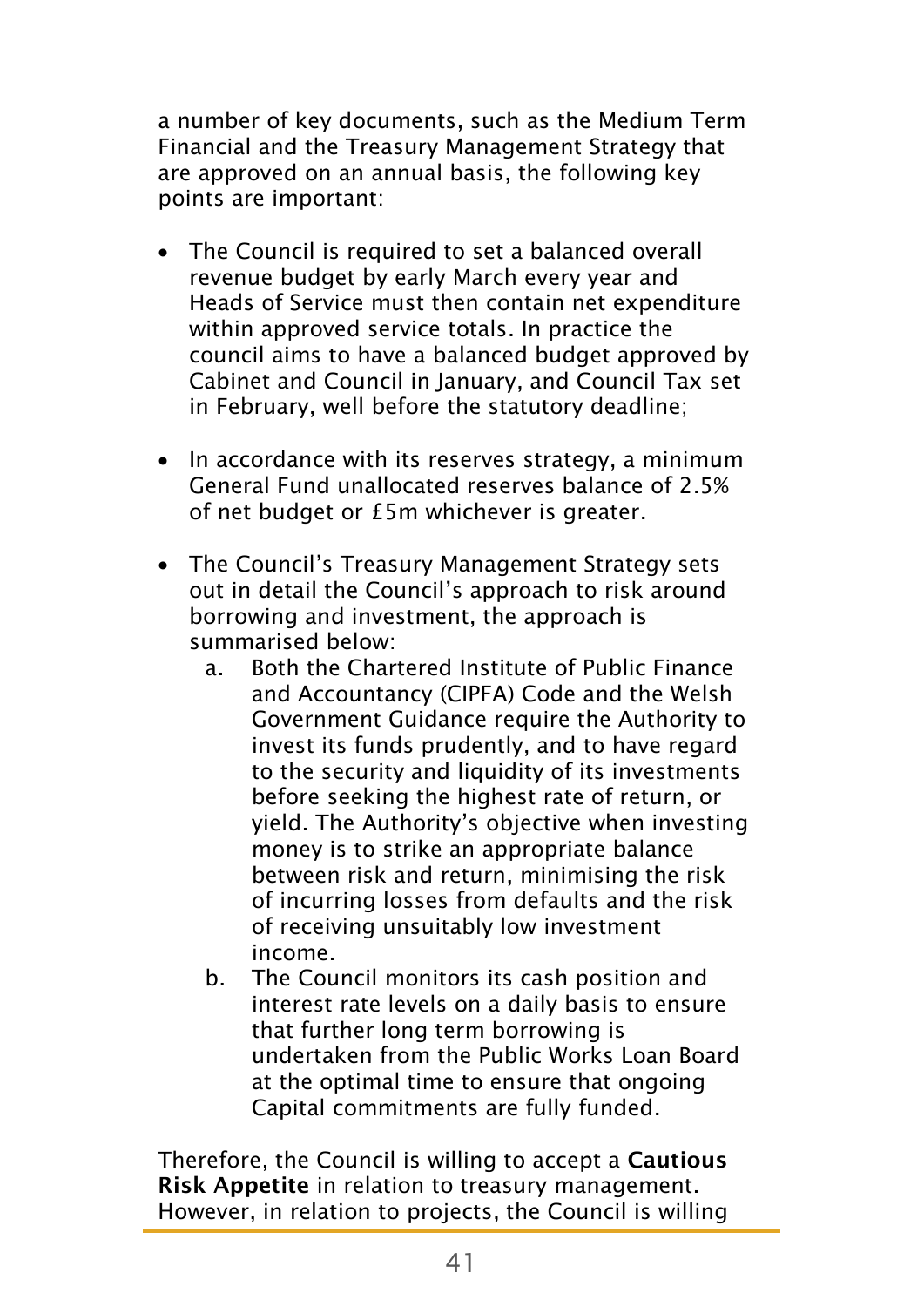to accept an Open Risk Appetite. This difference reflects the risk and reward inherent in many of our large-scale projects.

Compliance & Regulation (risks about adherence to law, regulations and guidelines): The Council recognises the need to place high importance on compliance, regulation and public protection and has a Cautious Risk Appetite for breaches in statute, regulation, professional standards, ethics, bribery or fraud.

People (Workforce): The Council recognises that its employees are critical to the achievement of its objectives and that staff support and development are key to making the Council a place of work that inspires good performance. It places importance on equality and diversity, dignity and respect, and the well-being and safety of staff. Therefore, the Council has a Minimalist Risk Appetite for any deviation from its standards in terms and conditions but has a Cautious Risk Appetite in relation to learning and development, where riskier approaches may be considered.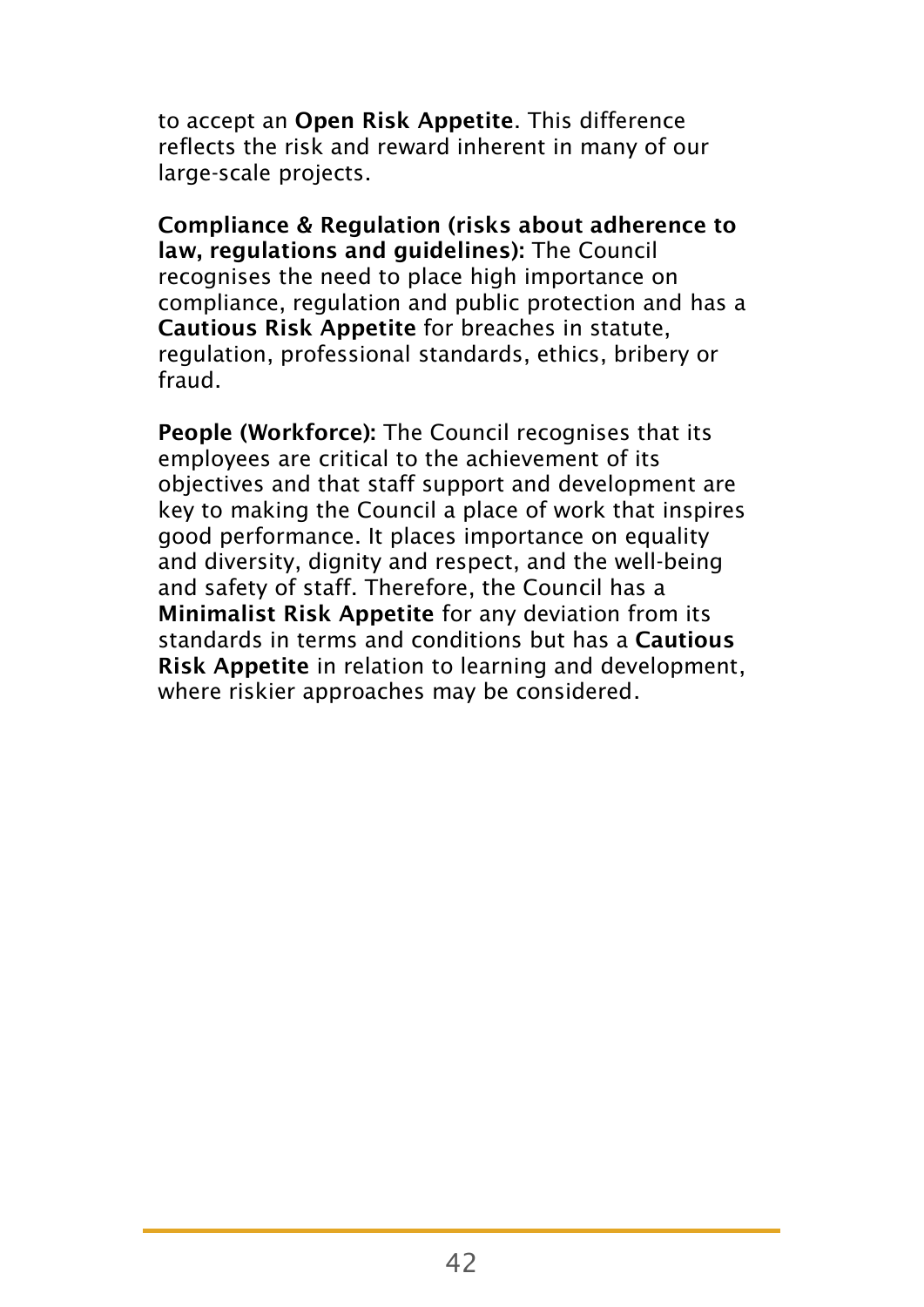# Risk Appetite Framework

| <b>Risk Appetite</b><br>Classification | Averse                                                                                                                                                                                                                 | <b>Minimalist</b>                                                                                                                                                                                                | <b>Cautious</b>                                                                                                                                                                                                                                                                                                 | Open                                                                                                                                                                                                                 | Hungry                                                                                                                                                                                                                                                                                              |  |  |
|----------------------------------------|------------------------------------------------------------------------------------------------------------------------------------------------------------------------------------------------------------------------|------------------------------------------------------------------------------------------------------------------------------------------------------------------------------------------------------------------|-----------------------------------------------------------------------------------------------------------------------------------------------------------------------------------------------------------------------------------------------------------------------------------------------------------------|----------------------------------------------------------------------------------------------------------------------------------------------------------------------------------------------------------------------|-----------------------------------------------------------------------------------------------------------------------------------------------------------------------------------------------------------------------------------------------------------------------------------------------------|--|--|
|                                        | <b>Avoidance of</b><br>risk and<br>uncertainty is a<br>key<br>organisational<br>objective                                                                                                                              | Preference for<br>ultra-safe<br>options that<br>have a low<br>degree of<br>inherent risk<br>and have a<br>potential for<br>only limited<br>reward                                                                | <b>Preference for</b><br>safe options<br>that have a<br>medium<br>degree of<br>inherent risk<br>and may have<br>some potential<br>for rewards                                                                                                                                                                   | <b>Willing to</b><br>consider all<br>options and<br>choose one that<br>is most likely to<br>result in<br>successful<br>delivery with an<br>acceptable level<br>of reward (and<br>value for money)                    | Eager to be<br>innovative and<br>to choose<br>options<br>offering<br>potentially<br>higher business<br>rewards despite<br>greater<br>inherent risk                                                                                                                                                  |  |  |
| <b>Consequence of</b><br><b>Risk</b>   | Example behaviors when taking key decisions                                                                                                                                                                            |                                                                                                                                                                                                                  |                                                                                                                                                                                                                                                                                                                 |                                                                                                                                                                                                                      |                                                                                                                                                                                                                                                                                                     |  |  |
| Reputation<br>and credibility          | No tolerance<br>for taking<br>risks where<br>there is a<br>chance of any<br>negative<br>repercussion<br>for the Council<br>(locally or<br>further afield)                                                              | Tolerance for<br>risk taking<br>limited to<br>those events<br>where<br>significant<br>repercussion<br>for the<br>Council is<br>extremely<br>unlikely                                                             | Consider<br>activities<br>which could<br>result in minor<br>scrutiny and<br>reputational<br>repercussions<br>but only where<br>steps can be<br>taken to<br>minimise any<br>exposure to an<br>acceptable<br>level                                                                                                | Comfortable to<br>take risks that<br>could expose<br>the Council but<br>only where<br>appropriate<br>steps have been<br>taken to<br>proactively<br>manage<br>community<br>relations and<br>media and<br>coverage     | Keen to take<br>decisions that<br>are likelv to<br>result in<br>significant or<br>national<br>scrutiny of the<br>Council, with<br>reputational<br>repercussions,<br>where the<br>benefits are<br>considered to<br>be great                                                                          |  |  |
| Operational<br>and policy<br>delivery  | Aim to<br>maintain or<br>protect, rather<br>than to create<br>or innovate<br>Priority for<br>tiaht<br>management<br>controls and<br>oversight<br>General<br>avoidance of<br>systems /<br>technological<br>developments | <b>Innovations</b><br>avoided<br>unless<br>essential<br>Decision<br>making<br>authority<br>held by<br>senior<br>management<br>Only<br>essential<br>systems /<br>technology<br>development<br>s are<br>considered | Tendency to<br>stick to the<br>status quo,<br>innovations<br>generally<br>avoided unless<br>necessary<br><b>Decision</b><br>making<br>authority<br>generally held<br>by senior<br>management<br>Systems /<br>technological<br>developments<br>limited to<br>improvements<br>to protect<br>current<br>operations | Innovation<br>supported,<br>where<br>measurable<br>improvements<br>anticipated<br>New systems /<br>technological<br>developments<br>considered<br>Responsibility<br>for non-critical<br>decisions may<br>be devolved | Innovation<br>pursued. Desire<br>to 'break the<br>mould' and<br>challenge<br>current working<br>practices<br>New<br>technologies<br>viewed as a kev<br>enabler of<br>operational<br>delivery<br>High levels of<br>devolved<br>authority -<br>management by<br>trust rather<br>than tight<br>control |  |  |

*Continued…*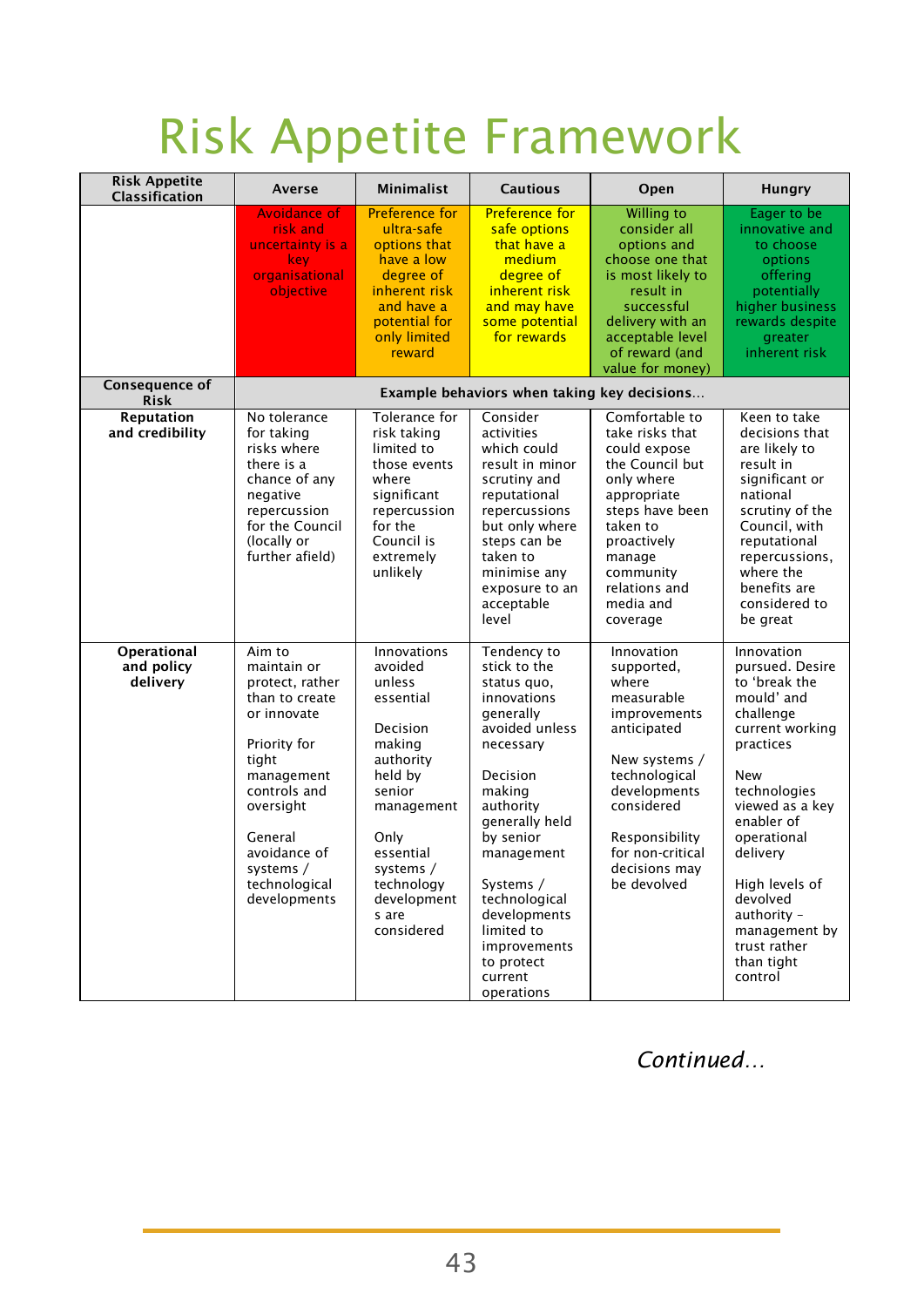| <b>Risk appetite</b><br>Classification        | Averse                                                                                                                                                                                             | Minimalist                                                                                                                                                                        | <b>Cautious</b>                                                                                                                                                              | Open                                                                                                                                                                                                                                                                                                 | Hungry                                                                                                                                                                                                                          |  |  |
|-----------------------------------------------|----------------------------------------------------------------------------------------------------------------------------------------------------------------------------------------------------|-----------------------------------------------------------------------------------------------------------------------------------------------------------------------------------|------------------------------------------------------------------------------------------------------------------------------------------------------------------------------|------------------------------------------------------------------------------------------------------------------------------------------------------------------------------------------------------------------------------------------------------------------------------------------------------|---------------------------------------------------------------------------------------------------------------------------------------------------------------------------------------------------------------------------------|--|--|
|                                               | <b>Avoidance of</b><br>risk and<br>uncertainty is a<br>key<br>organisational<br>objective.                                                                                                         | <b>Preference for</b><br>ultra-safe<br>business<br>delivery<br>options that<br>have a low<br>degree of<br>inherent risk<br>and only have<br>a potential for<br>limited<br>reward. | <b>Preference for</b><br>safe delivery<br>options that<br>have a<br>medium<br>degree of<br>inherent risk<br>and may have<br>some potential<br>for rewards.                   | Willing to<br>consider all<br>delivery options<br>and choose one<br>that is most<br>likely to result in<br>successful<br>delivery with an<br>acceptable level<br>of reward (and<br>value for<br>money).                                                                                              | Eager to be<br>innovative and<br>to choose<br>options<br>offering<br>potentially<br>higher business<br>rewards<br>(despite greater<br>inherent risk).                                                                           |  |  |
| Consequence of<br><b>Risk</b>                 | Example behaviors when taking key decisions                                                                                                                                                        |                                                                                                                                                                                   |                                                                                                                                                                              |                                                                                                                                                                                                                                                                                                      |                                                                                                                                                                                                                                 |  |  |
| Financial/<br><b>Value for Money</b><br>(VfM) | Avoidance of<br>financial loss<br>is a key<br>objective<br>Only willing to<br>accept the low<br>cost/most<br>secure option<br>Resources<br>withdrawn<br>from non-<br>essential<br>activities       | Only<br>prepared to<br>accept the<br>possibility of<br>very limited<br>financial<br>loss. if<br>absolutely<br>unavoidable<br>VfM is the<br>primary<br>concern                     | Prepared to<br>accept the<br>possibility of<br>some limited<br>financial loss<br>VfM still the<br>primary<br>concern but<br>also willing to<br>consider<br>wider<br>benefits | Prepared to<br>invest where<br>there is high<br>reward and<br>risks of<br>financial loss<br>can be<br>managed to a<br>tolerable level<br>Value and<br>benefits<br>considered (not<br>just cheapest<br>price)<br>Resources<br>allocated in<br>order to<br>capitalise on<br>potential<br>opportunities | Prepared to<br>invest for the<br>best possible<br>reward and<br>accept the<br>possibility of<br>financial loss<br>(although<br>controls may be<br>in place)<br>Resources<br>allocated<br>without firm<br>quarantee of<br>return |  |  |
| Compliance -<br>legal /<br>regulatory         | 'Play it safe'<br>with no<br>deviation from<br>legal or<br>regulatory<br>requirements.<br>Avoid anything<br>which could be<br>challenged                                                           | Consider<br>only<br>activities<br>that could<br>deviate in a<br>very minor<br>way from<br>compliance<br>expectations                                                              | Only willing<br>to 'stick our<br>neck out'<br>when the risk<br>of challenge<br>is very low                                                                                   | Some appetite<br>to deviate<br>where<br>challenge is<br>likely, but only<br>if we are likely<br>to win it and<br>where the gain<br>will outweigh<br>the adverse<br>consequences                                                                                                                      | Chances of<br>losing are high<br>and<br>consequences<br>serious but a<br>win could be<br>seen as a great<br>coup                                                                                                                |  |  |
| People (Workforce)                            | No<br>transformation<br>al approaches<br>are<br>considered.<br>Maintenance<br>of status quo<br>is considered<br>the priority<br>Preference for<br>tight<br>management<br>controls and<br>oversight | Willing to<br>consider<br>tried and<br>tested<br>approaches<br>that do not<br>threaten<br>staff morale<br>or terms and<br>conditions                                              | Will weigh up<br>the potential<br>rewards of<br>new/untested<br>approaches<br>but only<br>where the<br>risk is low<br>and can be<br>managed                                  | Likely to<br>choose an<br>option that<br>results in<br>changes to<br>staff morale or<br>terms and<br>conditions<br>where that<br>option results<br>in value for<br>money                                                                                                                             | Innovative in<br>taking risks in<br>relation to our<br>workforce that<br>will offer<br>benefits to staff<br>and the<br>organisation<br>Expectation<br>that staff are<br>highly self-<br>motivated and<br>self-supportive        |  |  |